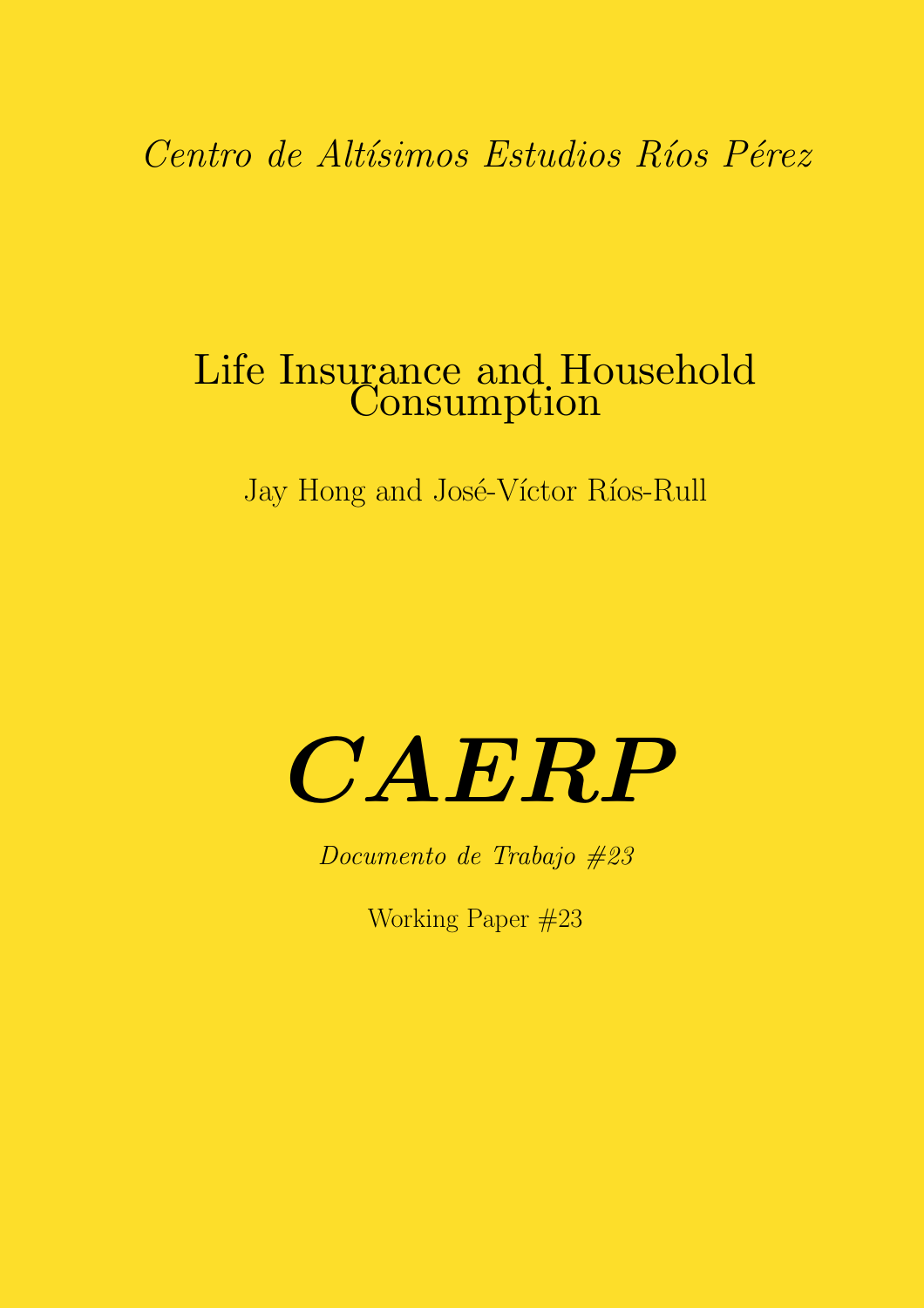# Life Insurance and Household Consumption  $*$

Jay H. Hong

José-Víctor Ríos-Rull

University of Pennsylvania, Federal Reserve Bank of Philadelphia University of Pennsylvania, CAERP, CEPR, NBER

July 2004

<sup>∗</sup>We thank Luis Cubeddu, whose dissertation has the data analysis that constitutes the seeds of this work. We also thank participants at seminars at Penn, Stanford, NYU, the NBER Summer Institute, and BEMAD in Malaga. Ríos-Rull thanks the National Science Foundation (Grant SES-0079504) and the University of Pennsylvania Research Foundation. The views expressed here are those of the authors and do not necessarily represent the views of the Federal Reserve Bank of Philadelphia or the Federal Reserve System.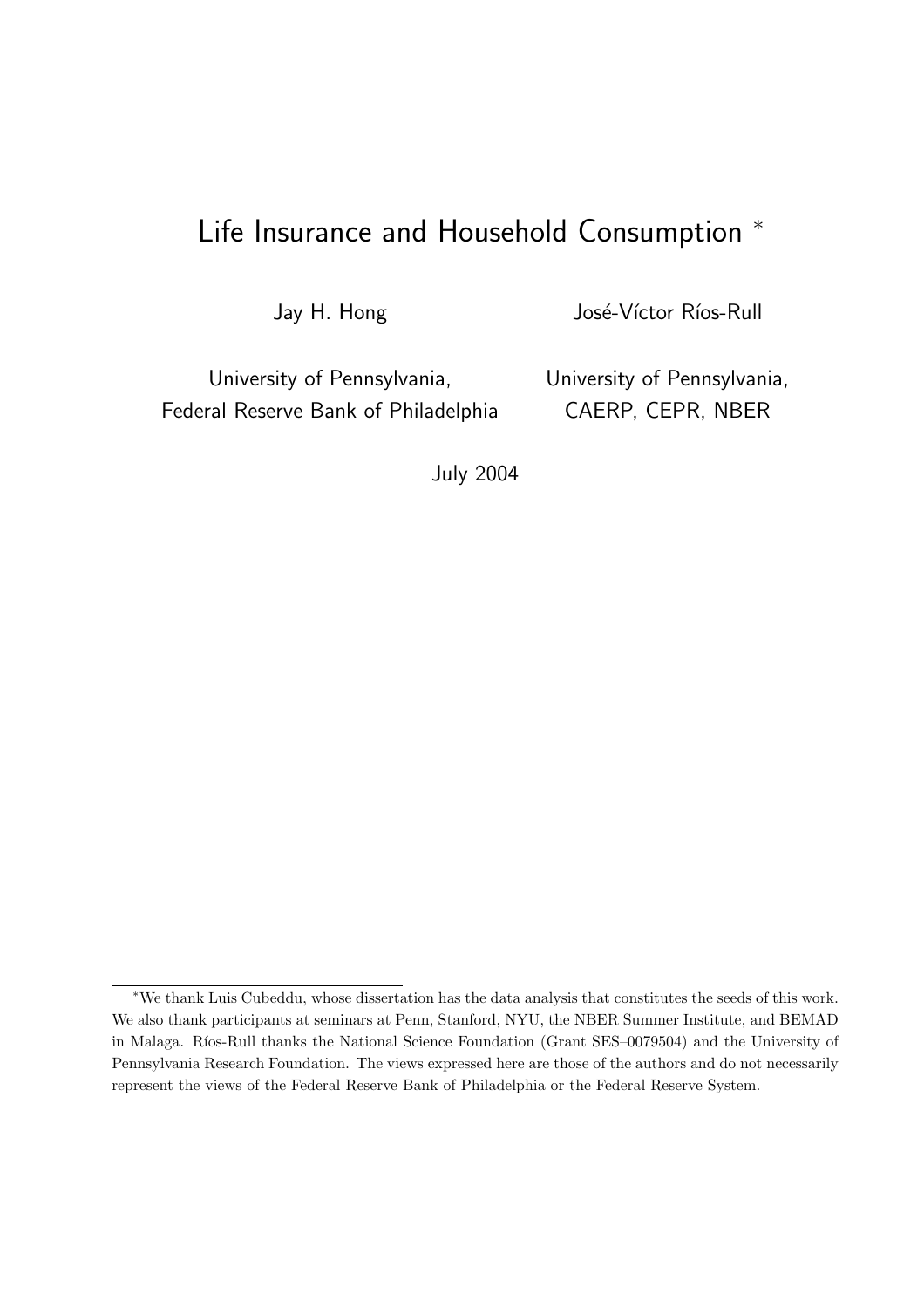#### **Abstract**

In this paper, we use data of life insurance holdings by age, sex, and marital status to infer how individuals value consumption in different demographic stages. Essentially, we use revealed preference to estimate equivalence scales and altruism simultaneously in the context of a fully specified model with agents facing U.S. demographic features and with access to savings markets and life insurance markets. Our findings indicate that individuals are very caring for their dependents, that there are large economies of scale in consumption, that children are costly but wives with children produce a lot of goods in the home and that while females seem to have some form of habits created by marriage, men do not. These findings contrast sharply with the standard notions of equivalence scales.

Keywords: Life Insurance, Equivalence Scales, Life Cycle Model, Altruism

JEL Classifications: D12, D91, J10, D64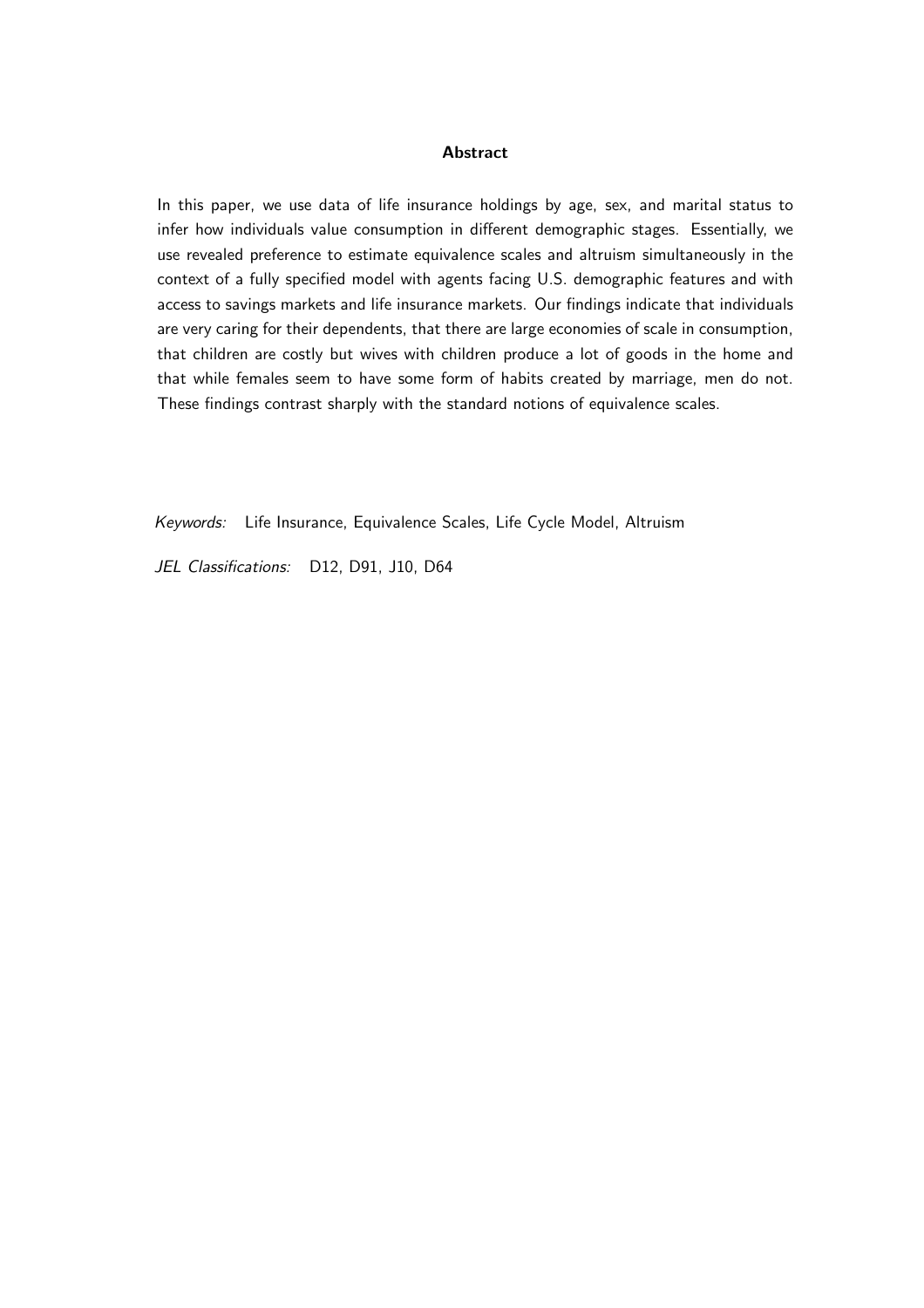# 1 Introduction

Two central pieces of modern macroeconomic models are consumption and hours worked. In recent years there has been a lot of effort to construct models of the macroeconomy with a large number of agents<sup>1</sup> who choose how much to work and how much to consume. Still, the data are collected by posing hours worked by individuals and consumption of the household. This inconsistency of economic unit has to be resolved, and there is exciting new work that attempts to do so. Some of this work comes from the labor economics tradition and represents a household as a multiple-agent decision-making unit,<sup>2</sup> while the work in macroeconomics tries to use some form of equivalence scales to construct households.<sup>3</sup>

In this paper we address the issue of how to model an individual versus a household by using information on the changing nature of the composition of the household and on life insurance purchases by households. Life insurance is perhaps one of the cleanest cases of state contingent claims that exist: life insurance claims are widely held and the events that trigger the payments, the death of individuals, are very predictable, and, to a large extent, free of moral hazard problems. We use a two-sex OLG model where agents are indexed by their marital status, which includes never married, widowed, divorced, and married (specifying the age of the spouse) as well as whether the household has dependents. Agents change their marital status as often as people do in the U.S. In our environment, that is embedded in

<sup>3</sup>Attanasio and Browning (1985) show the importance of household size to explain the hump-shaped consumption profiles over the life cycle. In Cubeddu, Nakajima, and Ríos-Rull (2001) and Cubeddu and Ríos-Rull (2003), consumption expenditures are normalized with standard OECD equivalence scales. Greenwood, Guner, and Knowles (2003) use a functional form with equivalence scales which is an increasing and concave function in family size as does Chambers, Schlagenhauf, and Young (2003b). Attanasio, Low, and Sanchez-Marcos (2004) use the McClements scale (a childless couple is equivalent to 1.67 adults, a couple with one child is equivalent to 1.9 adults if the child is less than 3, to 2 adults if the child is between 3 and 7, to 2.07 adults if the child is between 8 and 12 and 2.2 adults if between 13 and 18). See Browning (1992) and Fernández-Villaverde and Krueger (2003) for a detailed survey on equivalence scales.

<sup>&</sup>lt;sup>1</sup>The list of papers is by now very large, but we can trace this line of research to  $\overline{I}$ mrohoro $\breve{\chi}$ lu (1989) and Diaz-Gimenez, Prescott, Fitzgerald, and Alvarez (1992) as well as the theoretical developments of Huggett (1993) and Aiyagari (1994) and the technical developments of Krusell and Smith (1997).

<sup>2</sup>Chiappori (1988, 1992) developed the "collective" model where individuals in the household are characterized by their own preferences and Pareto-efficient outcomes are reached through collective decision-making processes among them. Browning, Bourguignon, Chiappori, and Lechene (1994) use the collective model to show that earnings differences between members have a significant effect on the couple's consumption distribution. Browning (2000) introduces a non-cooperative model of household decisions where the members of the household have different discount factors because of differences in life expectancy. Mazzocco (2003) extends the collective model to a multiperiod framework and analyzes household intertemporal choice. Lise and Seitz (2004) use the collective model to measure consumption inequality within the household.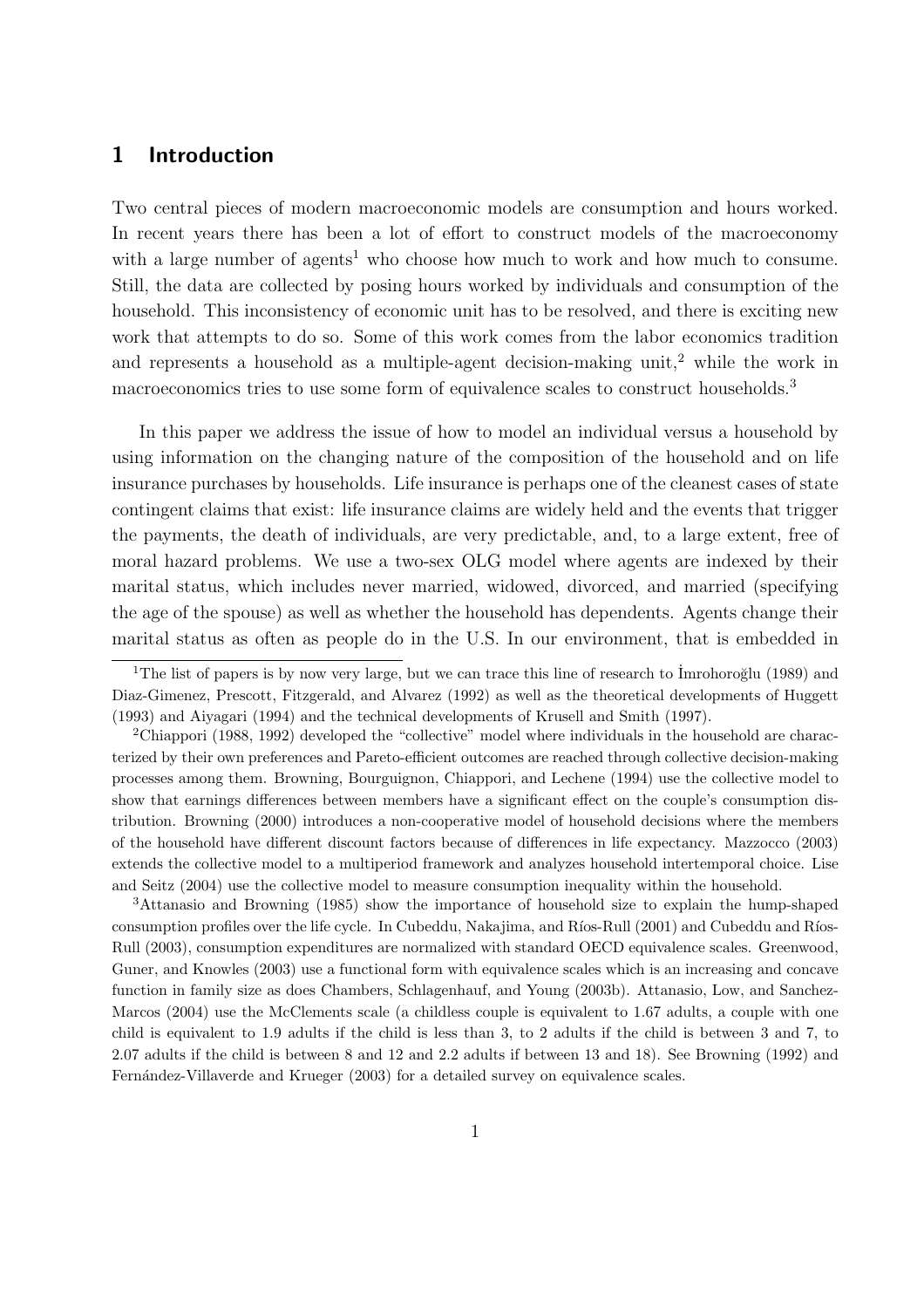a standard macroeconomic growth model: individuals in a married household solve a joint maximization problem that takes into account that, in the future, the marriage may break up because of death or divorce.<sup>4</sup> Crucially, we use their choices of life insurance purchases as well as aggregate restrictions to identify how individuals assess their utilities in different demographic stages. This process allows us to estimate preferences across marital status jointly with altruism for dependents and also jointly with the weights of each spouse within the household. Perhaps a way to summarize our exercise is to use revealed preference via life insurance purchases to estimate a form of equivalence scales.

Life insurance can be held for various reasons. Standard life-cycle models, models that identify households with agents, predict that only death insurance, i.e., annuities will be willingly held. Life insurance arises only in the presence of bequest motives.<sup>5</sup> In two-person households, life insurance can also arise because of altruism, either for each other or for their descendents. But more interestingly, perhaps, life insurance can arise out of selfish concerns for lower resources in the absence of the spouse. The prevalence across space and time of marriage indicates that such form of organization is an efficient one, and losing its members because of the death can be very detrimental to the survivor. If this is the case, both spouses may want to hold a portfolio with higher yields in case one spouse dies. In our paper, we abstract from altruism between spouses, and we allow for altruism for dependents (there is a lot of information about this in the life insurance held by singles). In our model, the household composition affects the utility of agents, not only because of altruism toward descendents but also because it affects how consumption expenditures translate into consumption enjoyed (equivalence scales). Household composition also matters for earnings. The specificity with which the household composition affects agents changes over time, as the number of dependents evolves and as earnings vary. These changes translate into different amounts of life insurance being purchased, and these varying amounts contain a lot of information about how agents' utility changes. This is the effective information of the data that inform our findings.

Our estimates of how utility is affected by household composition have some interesting features: i) Individuals are very caring for their dependents. While there are no well-defined units to measure this issue, our estimates indicate that a single male in the last period of his life will choose to leave more than 50 percent of his resources as a bequest.  $ii$ ) There are large economies of scale in consumption when a couple lives together. It costs \$1.32 to provide

<sup>&</sup>lt;sup>4</sup>In Greenwood, Guner, and Knowles (2003), the decisions of married household are made through Nash bargaining following Manser and Brown (1980) and McElroy and Horney (1981).

 ${}^{5}$ See Fischer (1973), Lewis (1989), and Yaari (1965)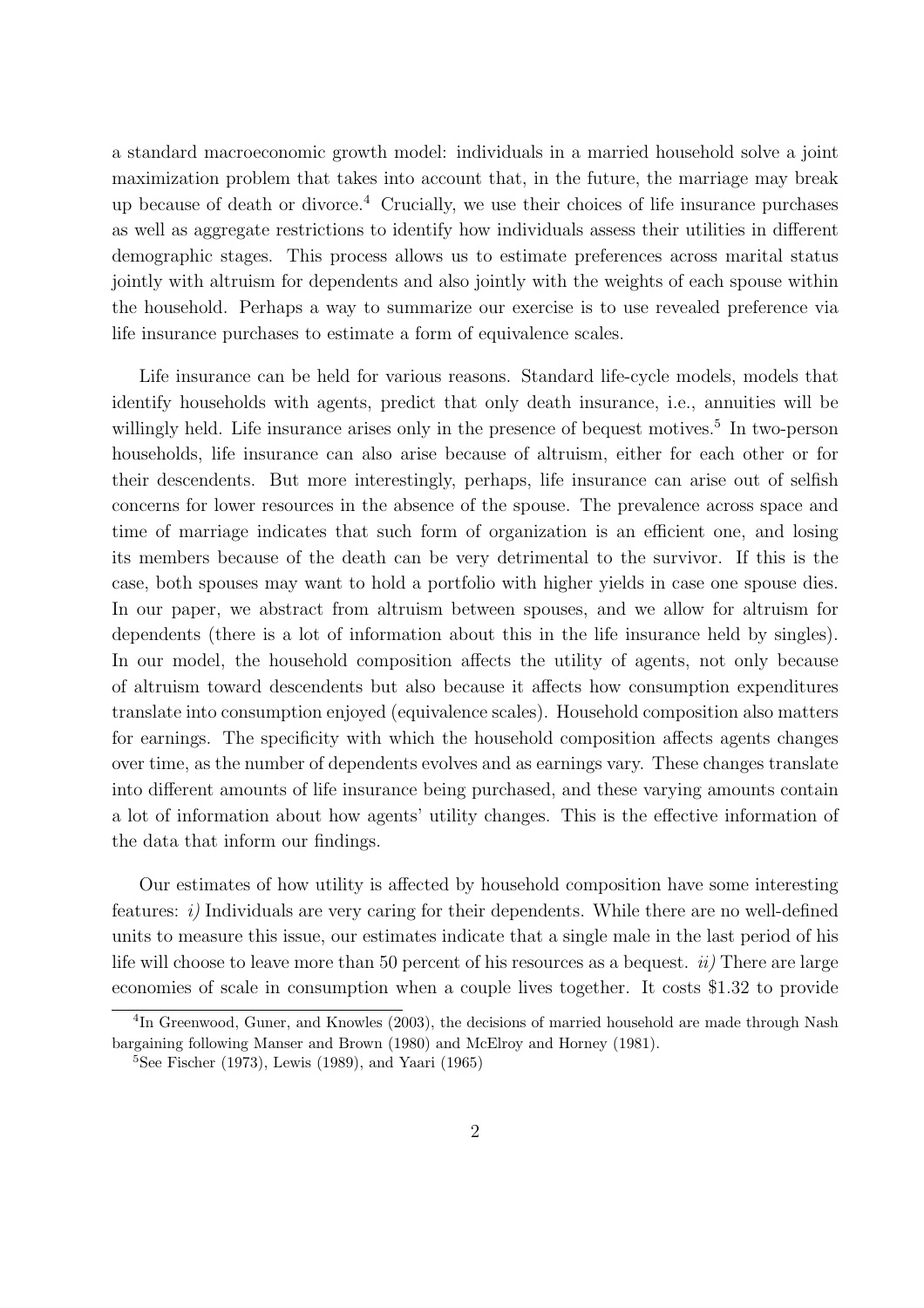for two people living together what it costs each of them \$1 living apart. *iii*) Children are extremely expensive. A single man with one child has to spend more than \$6 to get the same marginal utility that he would have had alone.  $iv$  Women are much better at providing for children than men. Children who live with either single women or married couples require 48 percent less expenditures to keep marginal utility constant than children who live with single men.  $v$ ) Adult dependents seem to be costless.  $vi$ ) Men have the upper hand in the marriage decision as the weight they carry in the household's maximization problem is higher. These findings contrast sharply with the standard notions of equivalence scales.

We use our estimates to explore two policy changes. In the first one, we eliminate survivor's benefits from the Social Security program. This policy change implies that a retired widow is entitled only to her Social Security and not to any component of her deceased husband's. This amounts to a 24 percent reduction in widow's pensions. We find that in our environment, widows want to spend an amount similar to that of couples, and hence upon the husband's death, income is reduced but not necessarily expenses. Married couples can easily cope with this change by purchasing additional life insurance, so this policy change has little effect. The other policy change we explore is the total elimination of Social Security. In this regard, our environment works very similarly to other environments that abstract from multiperson households. Social Security imposes a large negative effect on agents' income as the sum of population and productivity growth is much lower than the interest rate. In our environment, Social Security does not provide an important insurance mechanism, given the existence of life insurance.

There is an empirical literature on how life insurance ownership varies across different household types. Auerbach and Kotlikoff (1991) document life insurance purchases for middle-aged married couples, while Bernheim (1991) does so for elderly married and single individuals. Bernheim, Forni, Gokhale, and Kotlikoff (2003) use the Health and Retirement Study (HRS) to measure financial vulnerability for couples approaching retirement age. Of special relevance is the independent work of Chambers, Schlagenhauf, and Young (2003a), which carefully documents life insurance holding patterns from the Survey of Consumer Finances. Chambers, Schlagenhauf, and Young (2003b) use a dynamic OLG model of households to estimate life insurance holdings for the purpose of smoothing family consumption and conclude that the life insurance holding of households in their model is so large that it constitutes a puzzle.<sup>6</sup>

 ${}^{6}$ They also introduce the innovative trick of having both agents in a household not know their own sex, which solves a few technical problems.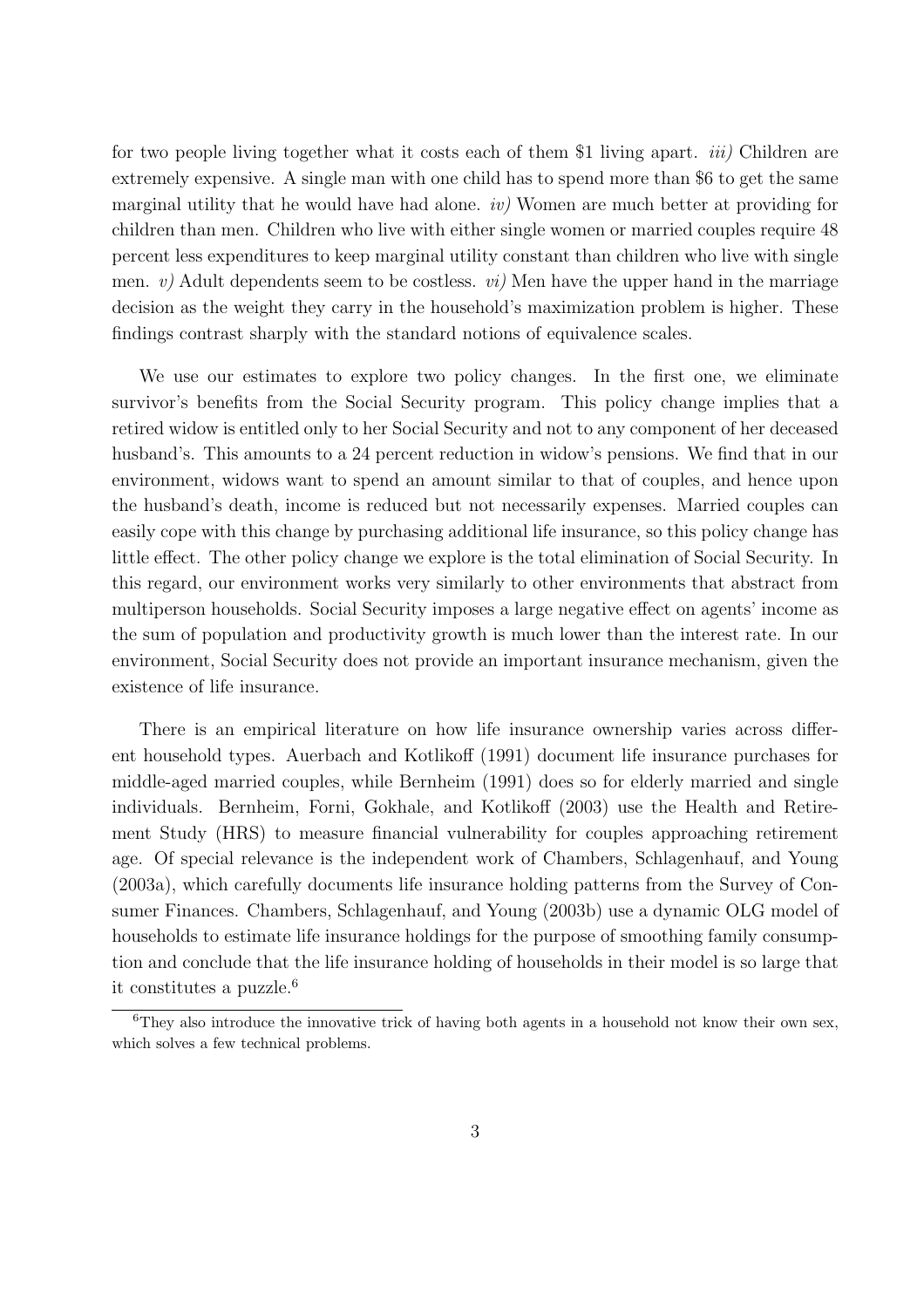We proceed as follows. Section 2 reports U.S. data on life insurance ownership patterns in various respects. Section 3 illustrates the logic of how life insurance holdings may shed light on preferences across different demographic configurations of the household. Section 4 poses the model we use and describes it in detail. Section 5 describes the quantitative targets and the parameter restrictions we impose in our estimation. Section 6 carries the estimation and includes the main findings. In Section 7 we explore various alternative (and simpler) specifications and make the case for the choices we had made. Section 8 explores Social Security policy changes in our environment and Section 9 concludes. In various appendices we describe some details of life insurance in the U.S. and some details of the computation and estimation of the model.

## 2 Life Insurance Holdings of U.S. Households

Figure 1 shows the face value of life insurance (the amount that will be collected in the event of death) by age, sex, and marital status. The data are from Cubeddu (1995), who used a data set from Stanford Research Institute (SRI), a consulting company, called the International Survey of Consumer Financial Decisions for 1990. The main advantage of this data set relative to the Survey of Consumer Finances (SCF) data is that we have information on the division of life insurance between spouses (on whose death the payments are conditional). This is crucial because both the loss of income and the ability of the survivors to cope are very different when the husband dies than when the wife dies.

Some of the key features displayed in the figure are that the face value of life insurance is greater for males than for females for all ages and marital status. The ratio of face values for males relative to face values of females is 2.7. The face value reaches its peak at around age 45 for males, while it is about constant for females until age 55 and then decreases. The face value of life insurance for married males (females) is on average 1.5 (1.6) times greater than that of single head of household males (females). For all ages, a greater percentage of men (78.9 percent) own life insurance than women (66.4 percent). Ownership is less common for younger and older age groups than for middle-aged people. Married men and women are more likely to own life insurance than single men and women. The percentage of men owning life insurance is 80.1 percent, 85.9 percent, and 70.1 percent for married men, single men with dependents, and single men without dependents, respectively. The percentage of women owning life insurance is 67.1 percent, 66.7 percent, and 63.6 percent for married women, single women with dependents, and single women without dependents, respectively. We use these profiles to learn about how preferences depend on family structure.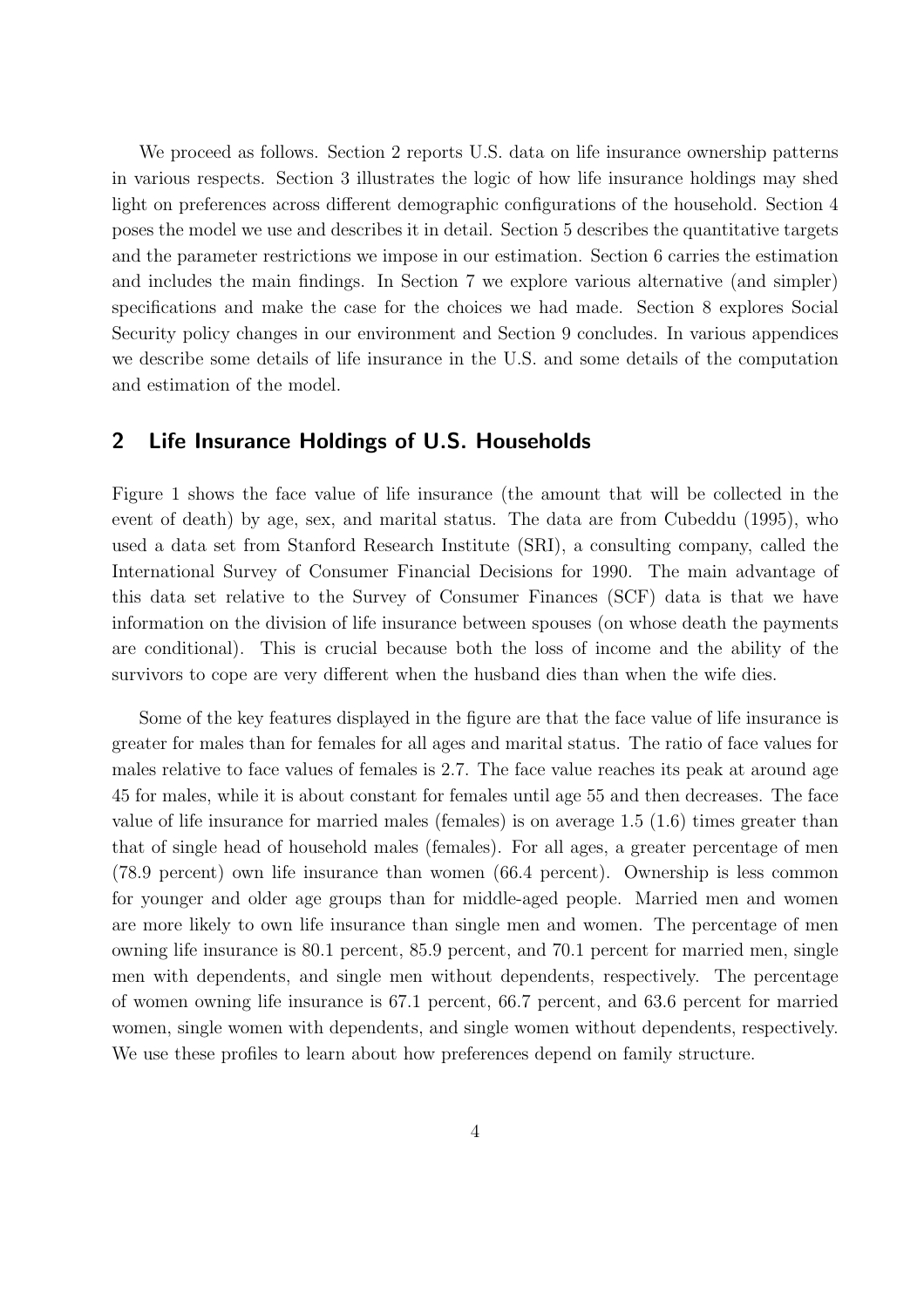

Figure 1: U.S. life insurance holdings by age, sex, and marital status

#### 2.1 Data issues about life insurance

There are two issues about life insurance that we have to address: first, what type of life insurance products are we referring to (Section 2.1.1), and second, whether SRI data are consistent with other available sources, in particular, SCF data (Section 2.1.2).

#### 2.1.1 Term insurance versus whole life insurance

There are different types of life insurance products, but they can be divided into two main categories: term insurance and whole life insurance. Term insurance protects a policyholder's life only until its expiration date, after which it expires. Renewal of the policy typically involves an increase in the premium because the policy-holder's mortality is increasing with age. Even the life insurance contracts labeled as term insurance may be have some front loading (see Hendel and Lizzeri (2003)).<sup>7</sup> Whole life insurance doesn't have any expiration date. When signing the contract, the insurance company and the policyholders agree to set a face value (amount of money benefit in case of death) and a premium (monthly payment).

<sup>&</sup>lt;sup>7</sup>They compare annual renewable term insurance with level term contracts which offers premium increase only every  $n$  years. They found that premiums for level term policies have some front loading compared with annual renewable contract.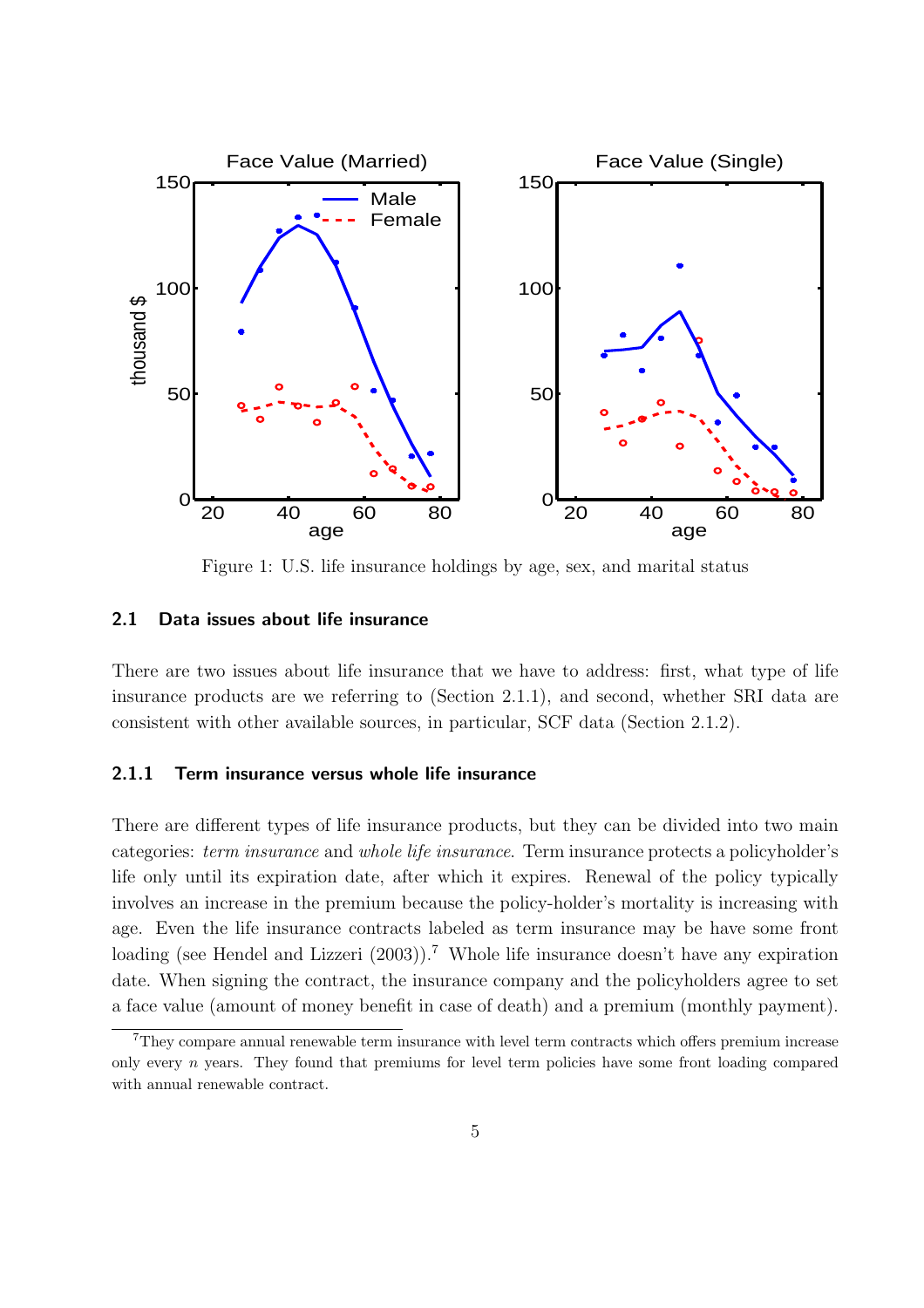The annual premium remains constant throughout the life of the policy. Therefore, the premium charged in earlier years is higher than the actual cost of protection. This excess amount is reserved as the policy's cash value. When a policyholder decides to surrender the policy, she receives the cash value at the time of surrender. There are tax considerations to this type of insurance, since it can be used to reduce a tax bill. Since whole life insurance offers a combination of insurance and savings, we have to subtract this saving component from the face value to get the pure insurance amount.

#### 2.1.2 Life insurance data in the SRI and in the SCF

The SRI data are not very explicit about what type of insurance it refers to. What we do is compare the 1990 SRI with the 1992 SCF. The SCF documents the face values of term insurance and whole insurance separately as well as their cash values, which allows us to compute the amount of pure insurance in each household. We compile the SCF data by subtracting the cash value from the sum of the face values of term insurance and whole life insurance by age, sex, and marital status of the head of household. Note that the SCF collects information on life insurance for the whole household and we cannot distinguish between life insurance for the husband or for the wife in a married couple. To see whether the amounts reported in the SRI are similar to those in the SCF, we combine the insurance face value for married men and for married women by age to get the face value of married households in the SRI.

Figure 2 shows life insurance face values by household types from the 1990 SRI and the 1992 SCF. The dots are the average face value in each age group, while the solid lines are profiles smoothed with splines. As we see, the amounts are extremely similar. Hence, we conclude that the SRI data are a good measure of the amount of pure life insurance held by American households.

# 3 Retrieving Information from Life Insurance Holdings

In this section we briefly describe how life insurance holdings carry information both about altruism or, more precisely, the joy of giving (Section 3.1) and about how consumption expenditures translate into utilities across different types of marital status (Section 3.2).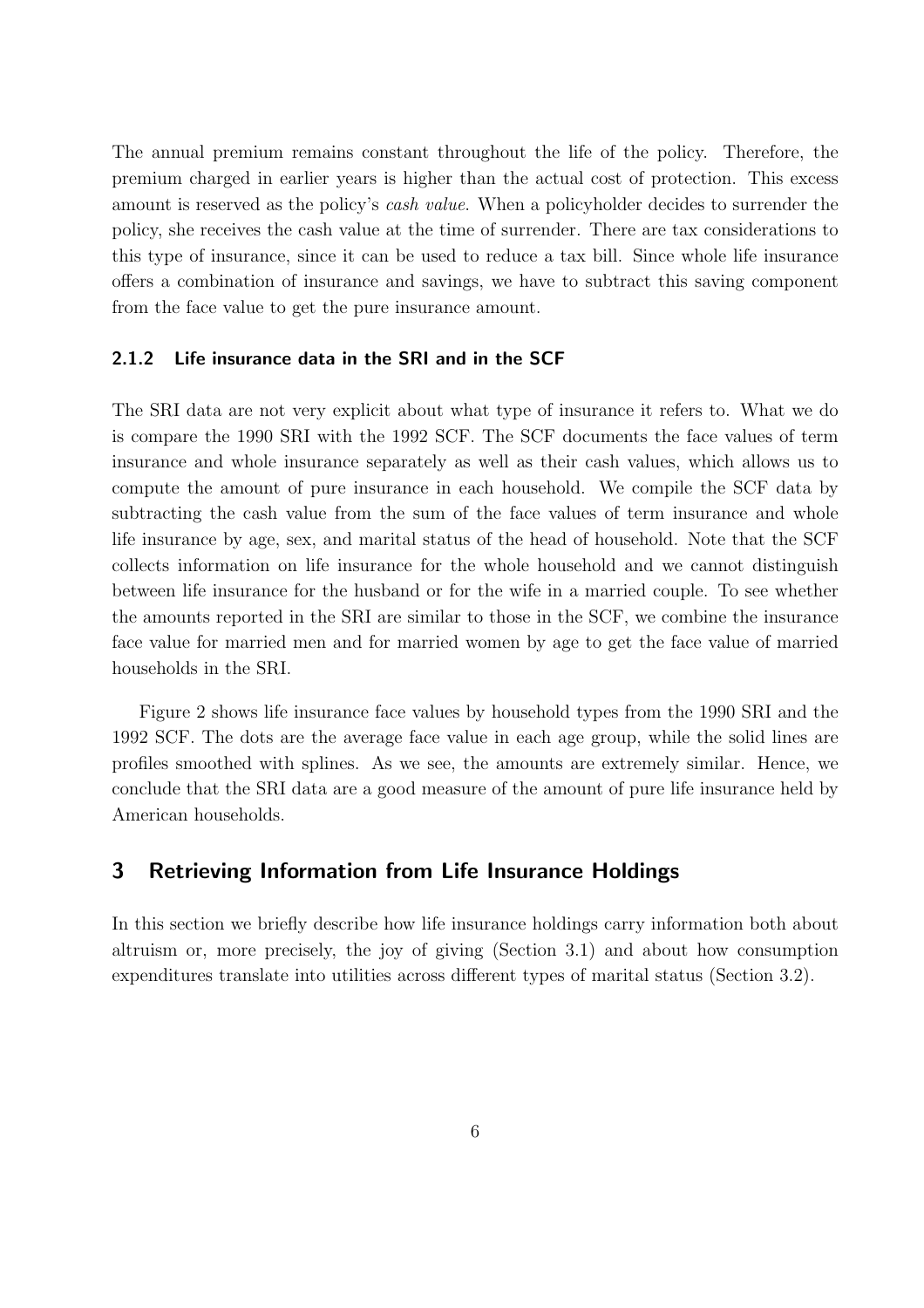

Figure 2: U.S. life insurance holdings: SRI vs. SCF

#### 3.1 Life insurance and altruism

Consider a single agent with dependents. With probability  $\gamma$  the agent may live another period. Its preferences are given by utility function  $u(\cdot)$  if alive, which includes care for the dependents. If the agent is dead, it has an altruistic concern for its dependents that is given by function  $\chi(\cdot)$ . Under perfectly fair insurance markets and zero interest rate, the agent could exchange  $1 - \gamma$  units of the good today for one unit of the good tomorrow if it dies and  $\gamma$  units today for one unit tomorrow if it survives. The problem of this agent is:

$$
\max_{c,c',b} \qquad u(c) + \gamma u(c') + (1-\gamma) \chi(b) \tag{1}
$$

$$
s.t. \t c + \gamma c' + (1 - \gamma) b = y \t (2)
$$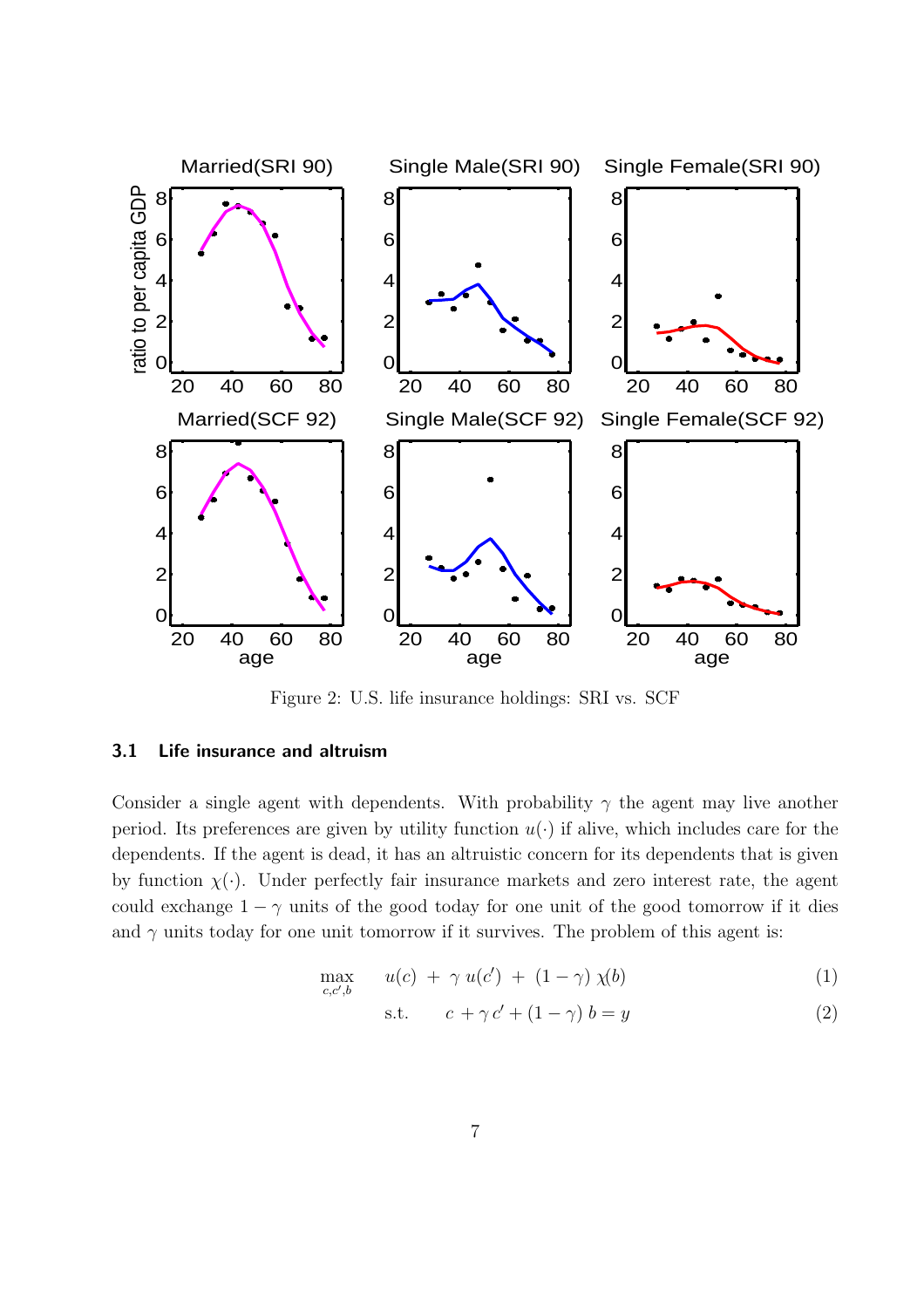where c and  $c'$  are current and future consumption, b is the life insurance purchase, and y is its income. The first-order conditions of this problem imply that  $c = c'$  and

$$
u_c(c) = \chi_b(b). \tag{3}
$$

Notice that if we had data on consumption and life insurance holdings for many households we could recover the relation of the utility function u and the altruism function  $\chi$  from the estimation of equation (3).

#### 3.2 Life insurance and the differential utility while married and while single

Consider now a married couple where one of the agents is the sole decision-maker. In addition, this agent lives for two periods. The other agent may live a second period with probability  $\gamma$ . Let  $u^m(c)$  be the utility of the decision-maker when consumption expenditures are c and when there are two persons in the household, while  $u^w(c)$  is the utility when she is a widow and lives alone. Under fair insurance markets and zero interest rate, the problem is:

$$
\max_{c^m, c'^m, c'^w} \qquad u^m(c^m) + \gamma u^m(c'^m) + (1 - \gamma) u^w(c'^w) \tag{4}
$$

$$
\text{s.t.} \qquad c^m + \gamma c'^m + (1 - \gamma) c'^w = y \tag{5}
$$

The first-order conditions of this problem are  $c^m = c'^m$  and

$$
u_c^m(c^m) = u_c^w(c'^w).
$$
\n(6)

In this simple model, having data on both consumption of married couples  $c<sup>m</sup>$  and of widows  $c^w$  could allow us to estimate equation (7), and consequently it would tell us how to compare utilities across marital status.

While life insurance is pervasive, death insurance<sup>8</sup> or annuities are very rare in the data. This does not matter, since if  $c^{\prime w} > c^{\prime m}$  in this example, the same allocation can be achieved with uncontingent savings and life insurance by looking at the following problem:

$$
\max_{c^m, a', b \ge 0} u^m(c^m) + \gamma u^m(a') + (1 - \gamma) u^w(a' + b) \quad \text{s.t.} \tag{7}
$$

$$
cm + a' + (1 - \gamma)b = y \tag{8}
$$

With first-order conditions given by  $c^m = a'$  and  $u_c^m(c^m) = u_c^w(a' + b)$ . Here we see that life insurance holdings together with savings can be used to infer the relation between the utility

 $8$ What single-sex OLG models call for, as, for example, Ríos-Rull (1996).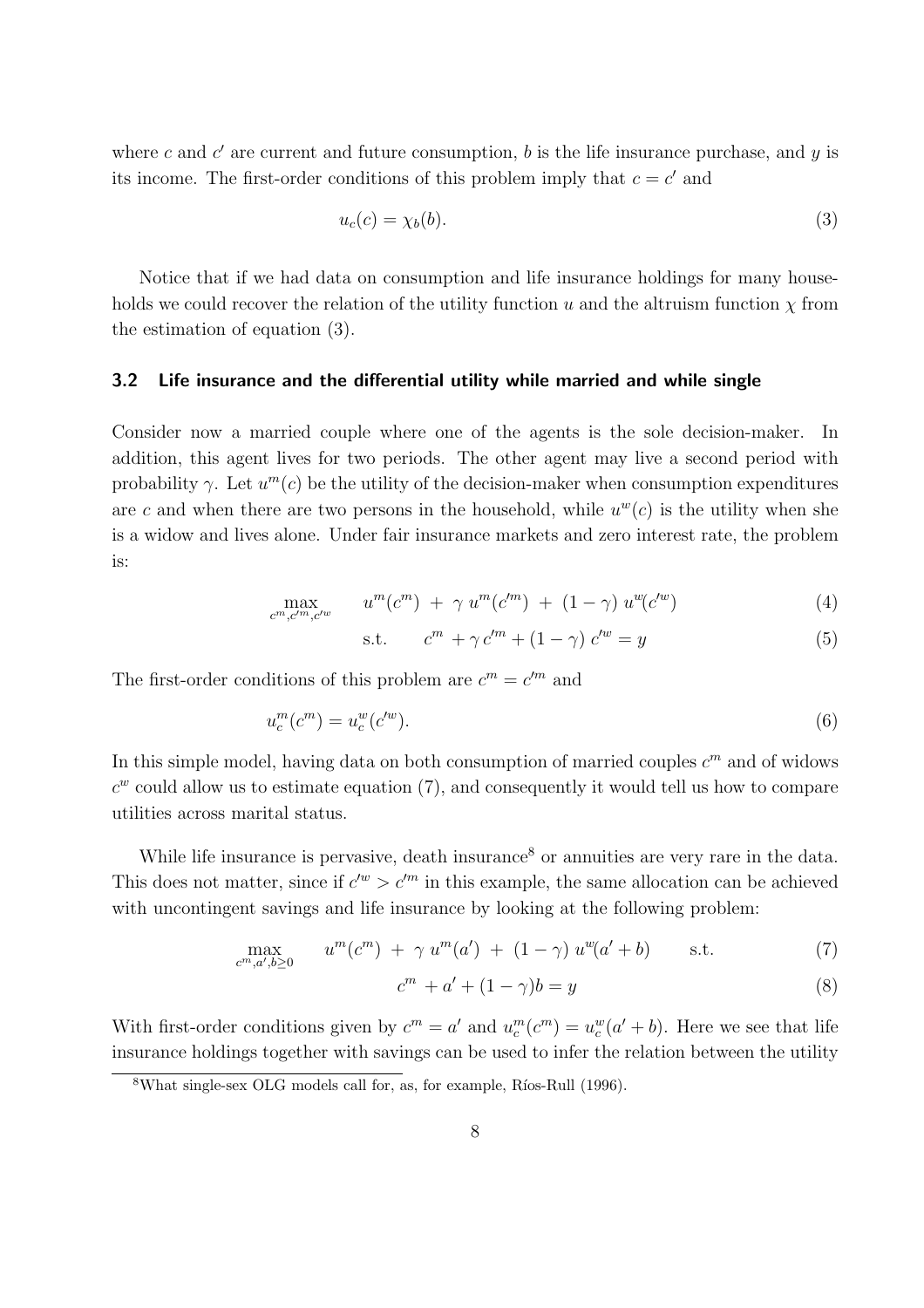functions that represent preferences when living alone with those that represent living in a two-period household.

Obviously, when confronting the data, things are much more complicated than these examples illustrate: agents live many periods, there is no dictator in marriages, both spouses can die, there are many possible family sizes, and there is divorce and remarriage, to name but a few. We next pose an OLG model with agents differing in age, sex, marital status, and asset holdings that can be confronted with the life insurance holdings data. The model is built around the structure of a growth model which allows us to use aggregate and individual variables when obtaining our estimates.

# 4 The Model

The economy is populated by overlapping generations of agents embedded into a standard neoclassical growth structure. At any point in time, its living agents are indexed by age,  $i \in \{1, 2, \dots, I\}$ , sex,  $g \in \{m, f\}$  (we also use  $g^*$  to denote the sex of the spouse if married), and marital status,  $z \in \{S, M\} = \{n_o, n_w, d_o, d_w, w_o, w_w, 1_o, 1_w, 2_o, 2_w, \cdots, I_o, I_w\}$ , which includes being single (never married, divorced, and widowed) without and with dependents and being married without and with dependents where the index denotes the age of the spouse. Agents are also indexed by the assets that belong to the household to which the agent belongs  $a \in A$ .

While agents that survive age deterministically, one period at a time, and they never change sex, their marital status evolves exogenously through marriage, divorce, widowhood, and the acquisition of dependents following a Markov process with transition  $\pi_{i,q}$ . If we denote next period's values with primes, we have  $i' = i + 1$ ,  $g' = g$ , and the probability of an agent of type  $\{i, g, z\}$  today moving to state z' is  $\pi_{i,g}(z'|z)$ . Assets vary both because of savings and because of changes in the composition of the household. Once a couple is married, all assets are shared, and agents do not keep any record of who brought which assets into the marriage. If a couple gets divorced, assets are divided. In the case of the early death of one spouse, the surviving spouse gets to keep all assets and to collect the life insurance death benefits of the deceased (if any). We look at economies only in steady state, which implies stationarity of all aggregates. We next go over the details.

**Demographics.** While agents live up to a maximum of I periods, they face mortality risk. Survival probabilities depend only on age and sex. The probability of surviving between age i and age  $i + 1$ , for an agent of gender g is  $\gamma_{i,g}$ , and the unconditional probability of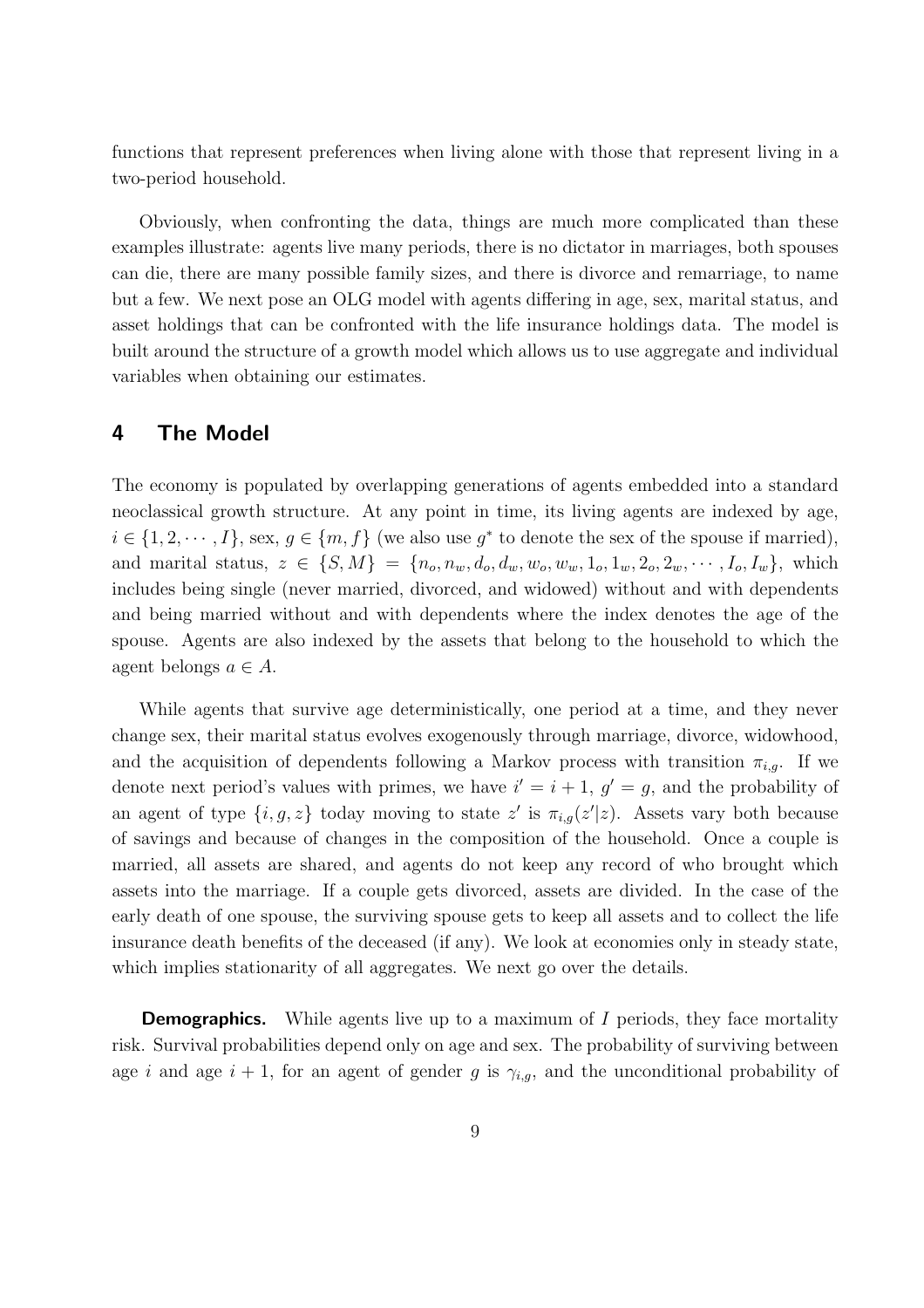being alive at age *i* can be written  $\gamma_g^i = \prod_{j=1}^{i-1} \gamma_{j,g}$ . Population grows at an exogenous rate  $\lambda_\mu$ . We use  $\mu_{i,q,z}$  to denote the measure of type  $\{i, g, z\}$  individuals. Therefore, the measure of the different types satisfies the following relation:

$$
\mu_{i+1,g,z'} = \sum_{z} \gamma_{i,g} \frac{\pi_{i,g}(z'|z)}{(1+\lambda_{\mu})} \mu_{i,g,z}
$$
\n(9)

There is an important additional restriction on the matrices  $\{\pi_{i,g}\}\$  that has to be satisfied for internal consistency: the measure of age  $i$  males married to age  $j$  females equals the measure of age j females married to age i males,  $\mu_{i,m,j_o} = \mu_{j,f,i_o}$  and  $\mu_{i,m,j_w} = \mu_{j,f,i_w}$ .

**Preferences.** We index preferences over per period household consumption expenditures by age, sex, and marital status  $u_{i,q,z}(c)$ . We also consider a form of altruism. Upon death, a single agent with dependents gets utility from a warm glow motive from leaving its dependents with a certain amount of resources  $\chi(b)$ . A married agent with dependents that dies gets expected utility from the consumption of the dependents while they stay in the household of her spouse. Upon the death of the spouse, the bequest motive becomes operational again. If we denote with  $v_{i,q,z}(a)$  the value function of a single agent and if we (temporarily) ignore the choice problem and the budget constraints, in the case where the agent has dependents we have the following relation:

$$
v_{i,g,z}(a) = u_{i,g,z}(c) + \beta \gamma_{i,g} E\{v_{i+1,g,z'}(a')|z\} + \beta (1 - \gamma_{i,g}) \chi(a')
$$
(10)

while if the agent does not have dependents, the last term is absent.

The case of a married household is slightly more complicated because of the additional term that represents the utility obtained from the dependents' consumption while under the care of the former spouse. Again, using  $v_{i,g,j}(a)$  to denote the value function of an age i agent of sex g married to a sex  $g^*$  of age j and ignoring the decision-making process and the budget constraints, we have the following relation:

$$
v_{i,g,j}(a) = u_{i,g,j}(c) + \beta \gamma_{i,g} E\{v_{i+1,g,z'}(a')|z\}+ \beta (1 - \gamma_{i,g}) (1 - \gamma_{j,g^*}) \chi(a') +\beta (1 - \gamma_{i,g}) \gamma_{j,g^*} E\{\Omega_{j+1,g^*,z'_{g^*}}(a'_{g^*})\} (11)
$$

where the first and second terms of the right-hand side are standard, the third term represents the utility that the agent gets from the warm glow motive that happens if both members of the couple die, and where the fourth term with function  $\Omega$  represents the well being of the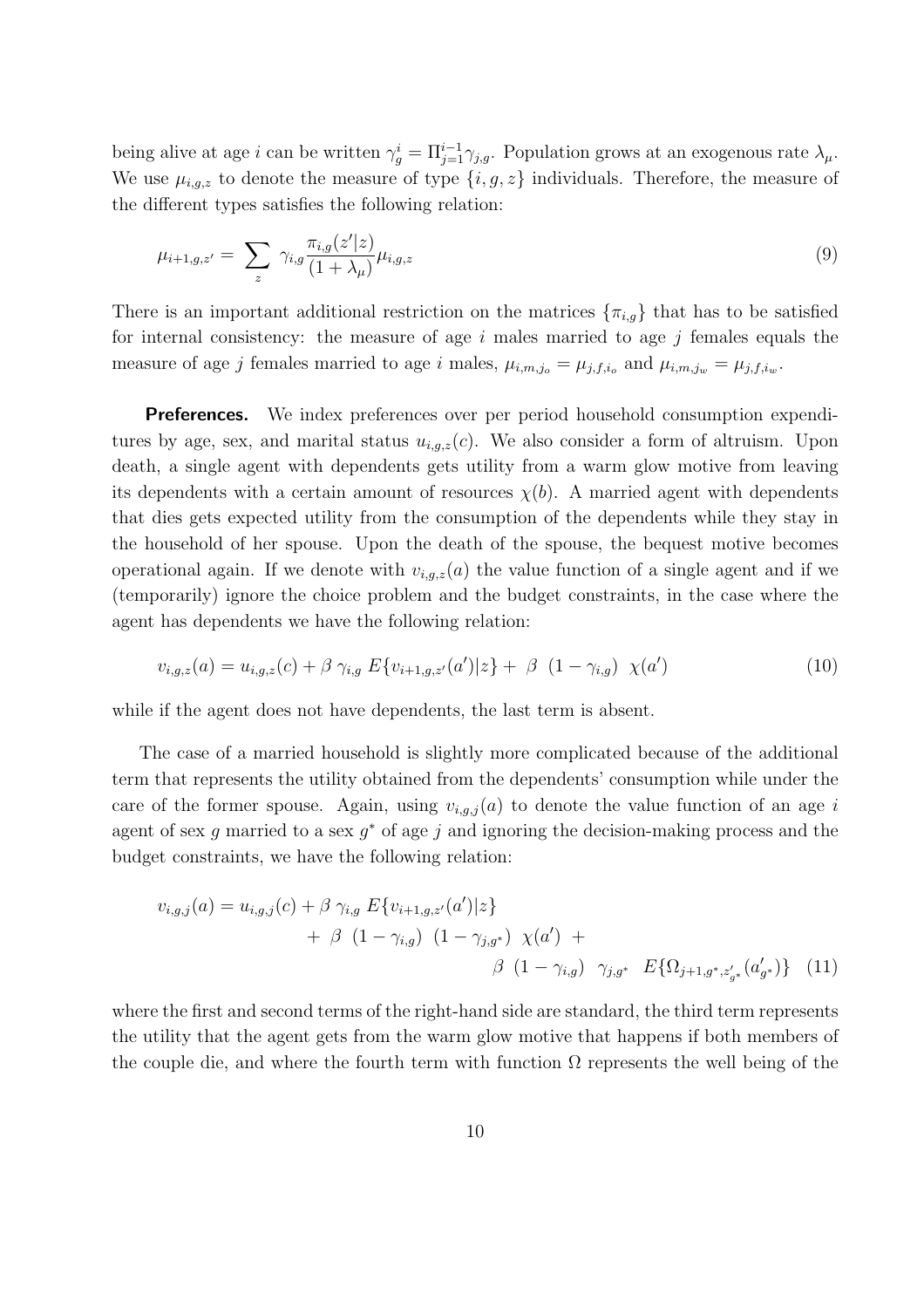dependents when the spouse survives and they are under its supervision. Function  $\Omega_{i,q,z}$  is given by

$$
\Omega_{i,g,z}(a) = \hat{u}_{i,g,z}(c) + \beta \gamma_{i,g} E\{\Omega_{i+1,g,z'}(a'|z)\} + \beta (1 - \gamma_{i,g}) \chi(a')
$$
\n(12)

where  $\hat{u}_{i,g,z}(c)$  is the utility obtained from dependents under the care of a former spouse that now has type  $\{i, g, z\}$  and expenditures c. Note that function  $\Omega$  does not involve decisionmaking. It does, however, involve the forecasting of what the former spouse will do.

**Endowments.** Every period, agents are endowed with  $\varepsilon_{i,q,z}$  units of efficient labor. Note that in addition to age and sex, we are indexing this endowment by marital status, and this term includes labor earnings and also alimony and child support. All idiosyncratic uncertainty is thus related to marital status and survival.

**Technology.** There is an aggregate neoclassical production function that uses aggregate capital, the only form of wealth holding, and efficient units of labor. Capital depreciates geometrically.<sup>9</sup>

**Markets.** There are spot markets for labor and for capital with the price of an efficiency unit of labor denoted w and with the rate of return of capital denoted  $r$ , respectively. There are also markets to insure in the event of early death of the agents. While, for the most part, these markets are for standard life insurance policies that pay when an agent dies, in some cases (singles and couples without dependents), these markets can be used for payments in case agents survive, or annuities. We assume that the insurance industry operates at zero costs without cross-subsidization across age and sex.

We do not allow for the existence of insurance for marital risk other than death; that is, there are no insurance possibilities for divorce or for changes in the number of dependents. This assumption should not be controversial. These markets are not available in all likelihood for moral hazard considerations. We also do not allow agents to borrow.

<sup>9</sup>This is not really important, and it only plays the role of closing the model. What is important is to impose restrictions on the wealth to income ratio and on the labor income to capital income ratio of the agents, and we do this in the estimation stage.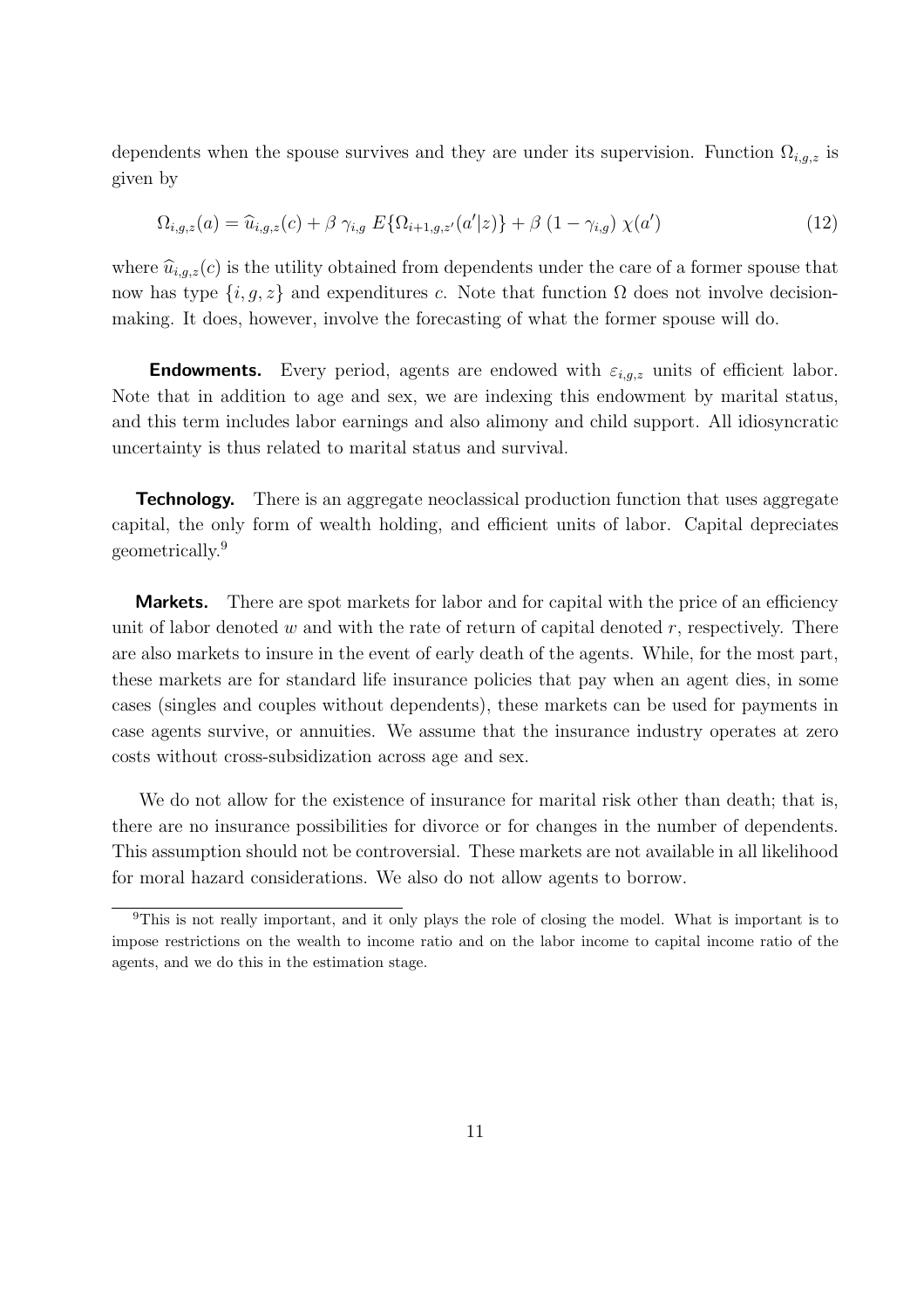**Social Security.** The model includes Social Security, which requires a slight modification of the household budget constraint:

$$
c + y + b_g + b_{g^*} = (1+r)a + (1-\tau)w(\varepsilon_{i,g,j} + \varepsilon_{j,g^*,i}) + T_{i,g,j,R}
$$
  
\n
$$
T_{i,g,j,R} = \begin{cases} T_g & \text{if agent is eligible} \\ T_{g^*} & \text{if only spouse is eligible} \\ T_M & \text{if both are of retirement age} \end{cases}
$$

where R is the retirement age, and  $T_g$ ,  $T_{g^*}$  and  $T_M$  are the amounts of Social Security benefits for one-person and two-person households, respectively. We assume that this is the only role of government, which runs a period-by-period balanced budget.

Distribution of assets of prospective spouses. When agents consider getting married, they have to understand what type of spouse they may get. Transition matrices  $\{\pi_{i,q}\}\$ have information about the age distribution of prospective spouses according to age and existence of dependents, but this is not enough. Agents have to know also the probability distribution of assets by agents' types, an endogenous object that we denote by  $\phi_{i,a,z}$ . Taking this into account is a much taller order than that required in standard models with no marital status changes. Consequently, we have  $\mu_{i,g,z}$   $\phi_{i,g,z}(B)$  as the measure of agents of type  $\{i, g, z\}$ with assets in Borel set  $B \subset A = [0, \overline{a}]$ , where  $\overline{a}$  is a nonbinding upper bound on asset holdings. Conditional on getting married to an age  $j + 1$  person that is currently single without dependents, the probability that an agent of age  $i$ , sex  $g$  who is single without dependents will receive assets that are less than or equal to  $\hat{a}$  from its new spouse is given by:

$$
\int_{A} 1_{y_{j,g^*,s_o}(a) \leq \widehat{a}} \phi_{j,g^*,s_o}(da) \tag{13}
$$

where 1 is the indicator function and  $y_{j,g^*,s_o}(a)$  is the savings of type  $\{j, g^*, s_o\}$  with wealth a. If either of the two agents is currently married, the expression is more complicated because we have to distinguish the cases of keeping the same or changing spouse (see Cubeddu, Nakajima, and Ríos-Rull (2001) for details). This discussion gives an idea of the requirements needed to solve the agents' problem.

**Bequest recipients.** In the model economy there are many dependents that receive a bequest from their deceased parents. We assume that the bequests are received in the first period of their lives. The size and number of recipients are those implied by the deceased, their dependents, and their choices for bequests.

We are now ready to describe the decision-making process.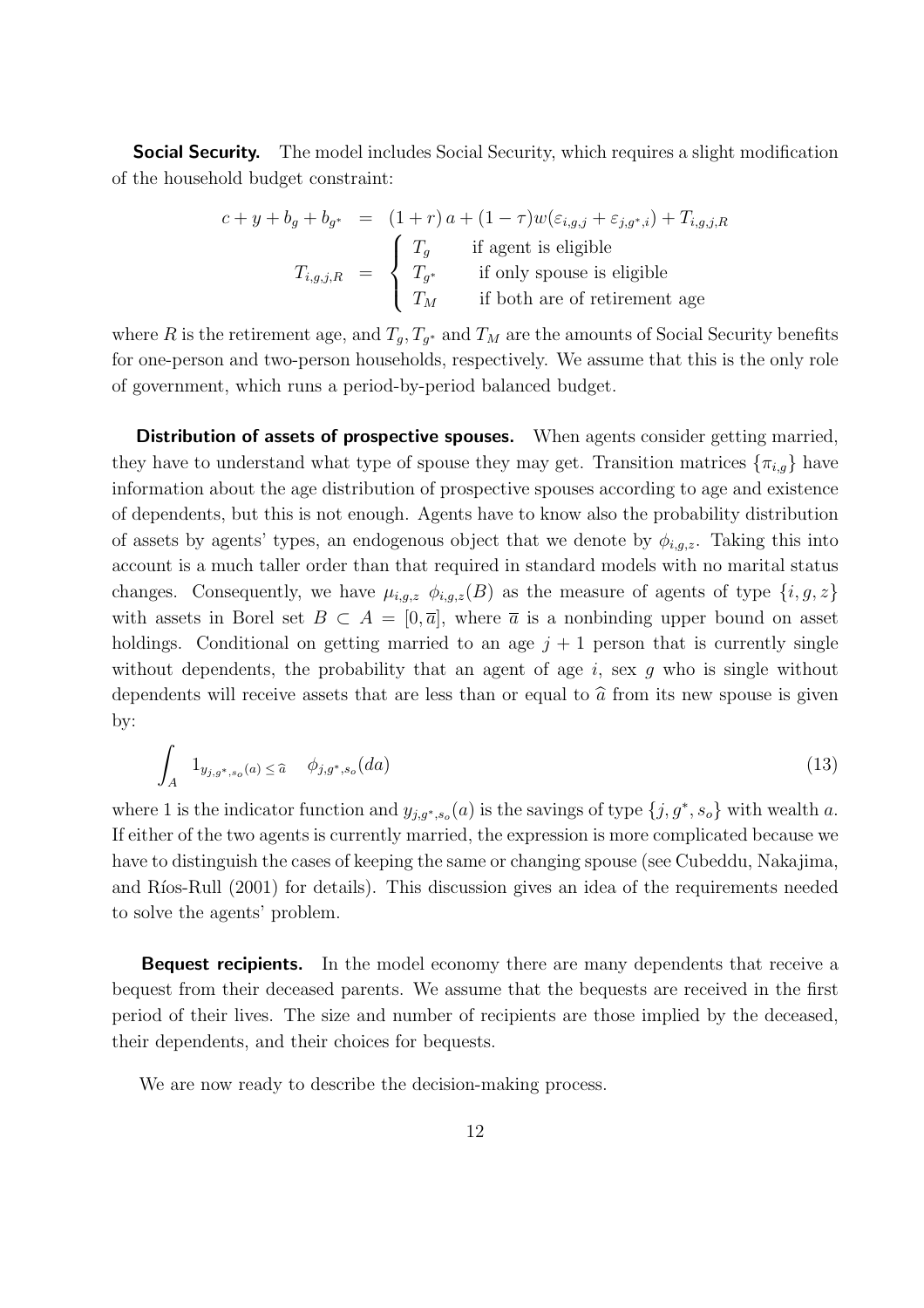The problem of a single agent without dependents. The relevant types are  $z \in S_o$  =  ${n_o, d_o, w_o}$ , and we write the problem as:

$$
v_{i,g,z}(a) = \max_{c \ge 0, y \in A} u_{i,g,z}(c) + \beta \gamma_{i,g} E\{v_{i+1,g,z'}(a')|z\} \quad \text{s.t.} \tag{14}
$$

$$
c + y = (1 + r)a + w \varepsilon_{i,g,z} \tag{15}
$$

$$
a' = \begin{cases} \frac{y}{\gamma_{i,g}} & \text{if } z' \in \{n_o, n_w, d_o, d_w, w_o, w_w\}, \\ \frac{y}{\gamma_{i,g}} + y_{z',g^*} & \text{if } z' \in \{1_o, 1_w, ..., I_o, I_w\}. \end{cases}
$$
(16)

There are several features to point out. Equation (15) is the budget constraint, and it includes consumption expenditures and savings as uses of funds and after-interest wealth and labor income as sources of funds. More interesting is equation (16), which shows the evolution of assets associated with this agent. First, if the agent remains single, its assets are its savings augmented by the fact that it set them up as annuities (they are augmented by the inverse of the survival probability). While annuities markets are not widely used, allowing agents to use them solves the problem of what to do with the assets of agents who die early. This is not, we think, an important feature. Second, if the agent marries, the assets associated with it include whatever the spouse brings to the marriage, and as we said above, this is a random variable.

The problem of a single agent with dependents. The relevant types are  $z \in S_w$  =  ${n_w, d_w, w_w}$ , and we write the problem as:

$$
v_{i,g,z}(a) = \max_{c \ge 0, y \in A} u_{i,g,z}(c) + \beta \gamma_{i,g} E\{v_{i+1,g,z'}(a')|z\} + \beta (1 - \gamma_{i,g}) \chi(y + b) \qquad (17)
$$

s.t. 
$$
c + y + (1 - \gamma_{i,g})b = (1 + r)a + w \varepsilon_{i,g,z}
$$
 (18)

$$
a' = \begin{cases} y & \text{if } z' \in \{n_o, n_w, d_o, d_w, w_o, w_w\}, \\ y + y_{z',g^*} & \text{if } z' \in \{1_o, 1_w, ..., I_o, I_w\}. \end{cases}
$$
(19)

Note that here we decompose savings into uncontingent savings and life insurance that pays only in case of death and that goes straight to the dependents. The face value of the life insurance paid is b, and the premium of that insurance is  $(1 - \gamma_{i,g})b$ .

The problem of a married couple without dependents. The household itself does not have preferences, yet it makes decisions. Note that there is no agreement between the two spouses, since they have different outlooks (in case of divorce, they have different future earnings, and their life horizons may be different). We make the following assumptions about the internal workings of a family: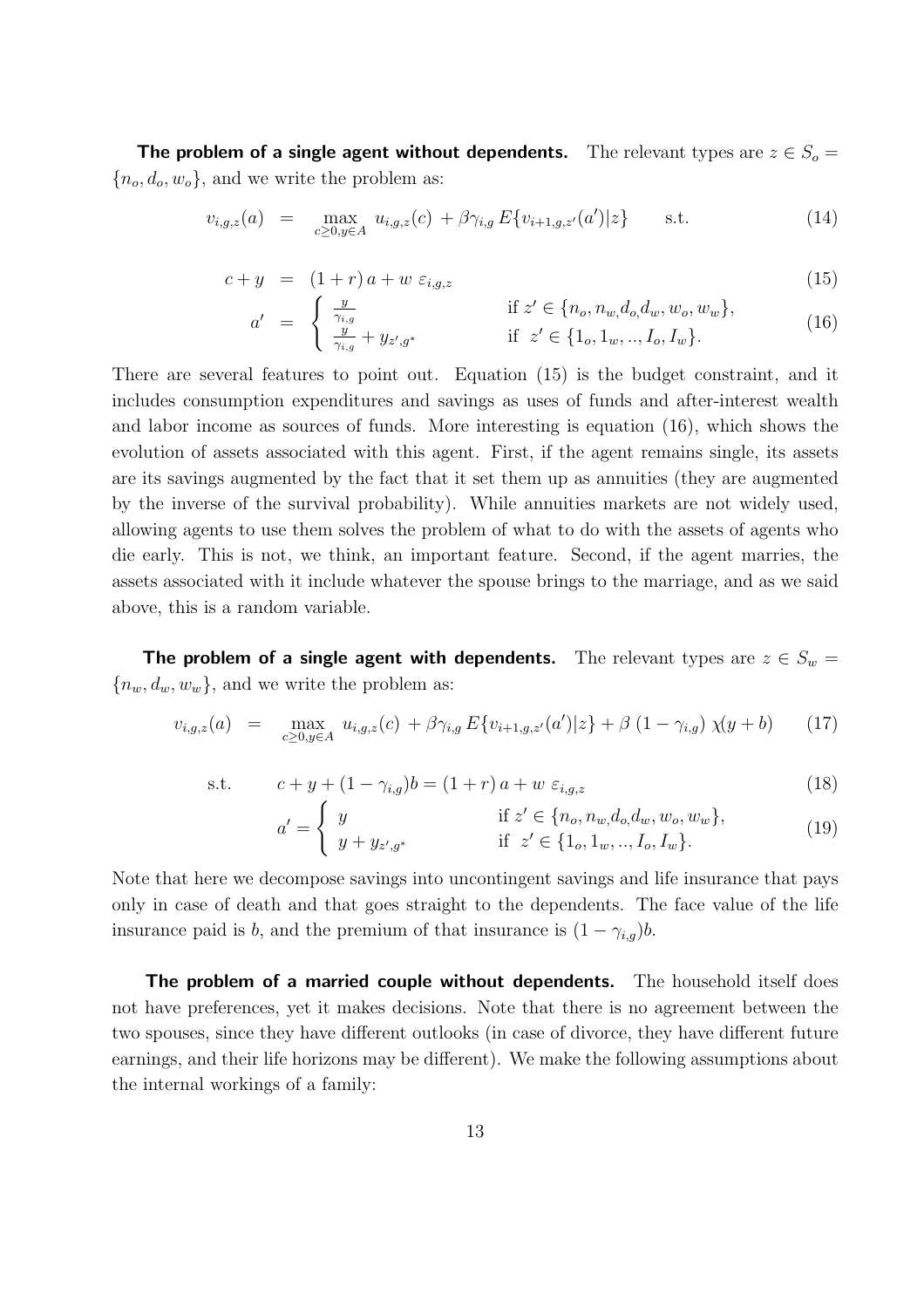- 1. Spouses are constrained to enjoy equal consumption.
- 2. The household solves a joint maximization problem with weights:  $\xi_{i,m,j} = 1 \xi_{j,f,i}$ .
- 3. Upon divorce, assets are divided, a fraction,  $\psi_{i,g,j}$ , goes to the age i sex g agent and a fraction,  $\psi_{i,q^*,i}$ , goes to the spouse. These two fractions may add to less than 1 because of divorce costs.
- 4. Upon the death of a spouse, the remaining beneficiary receives a death benefit from the spouse's life insurance if the deceased held any life insurance.

With these assumptions, the problem solved by the household is:

$$
v_{i,g,j}(a) = \max_{c \ge 0, b_g \ge 0, b_{g^*} \ge 0, y \in A} u_{i,g,j}(c) + \xi_{i,g,j} \ \beta \gamma_{i,g} E\{v_{i+1,g,z_g}(a_g')|j\} + \xi_{j,g^*,i} \ \beta \gamma_{j,g^*} E\{v_{j+1,g^*,z_{g^*}'}(a_{g^*}')|i\} \tag{20}
$$

s.t. 
$$
c + y + (1 - \gamma_{i,g})b_g + (1 - \gamma_{j,g^*})b_{g^*} = (1 + r) a + w(\varepsilon_{i,g,j} + \varepsilon_{j,g^*,i})
$$
(21)

$$
a'_{g} = a'_{g^*} = \frac{y}{\gamma_{i,j}},
$$
 if remain married  $z' = j + 1$   
\n
$$
a'_{g} = \psi_{i,g,j} \frac{y}{\gamma_{i,j}},
$$
 if diverged and no remarriage,  $z' \in S$   
\n
$$
a'_{g^*} = \psi_{i,g,j} \frac{y}{\gamma_{i,j}} + y_{z'_{g},g^*},
$$
 if diverged and rearrange,  $z' \in M$   
\n
$$
a'_{g^*} = \psi_{i,g,j} \frac{y}{\gamma_{i,j}} + y_{z'_{g},g^*},
$$
 if diverged and rearrange,  $z' \in M$   
\n
$$
a'_{g^*} = \frac{y}{\gamma_{i,j}} + \frac{b_{g^*}}{\gamma_{i,g}},
$$
 if widowed and no remarriage,  $z' \in S$   
\n
$$
a'_{g^*} = \frac{y}{\gamma_{i,j}} + \frac{b_{g^*}}{\gamma_{i,g}},
$$
 if widowed and no remarriage,  $z' \in S$   
\n
$$
a'_{g^*} = \frac{y}{\gamma_{i,j}} + \frac{b_{g^*}}{\gamma_{i,g}} + y_{z'_{g},g^*},
$$
 if widowed and rearrange,  $z' \in M$ 

where  $\gamma_{i,j} = \gamma_{i,g} + \gamma_{j,g^*} - \gamma_{i,g}\gamma_{j,g^*}$  is the probability that both spouses die at the same time. We assume that savings are annuatized for this contingency. Note that the household may purchase different amounts of life insurance, depending on who dies. Equation (22) describes the evolution of assets for both household members under different scenarios of future marital status.

The problem of a married couple with dependents. The problem of a married couple with dependents is slightly more complicated, since it involves altruistic concerns. The main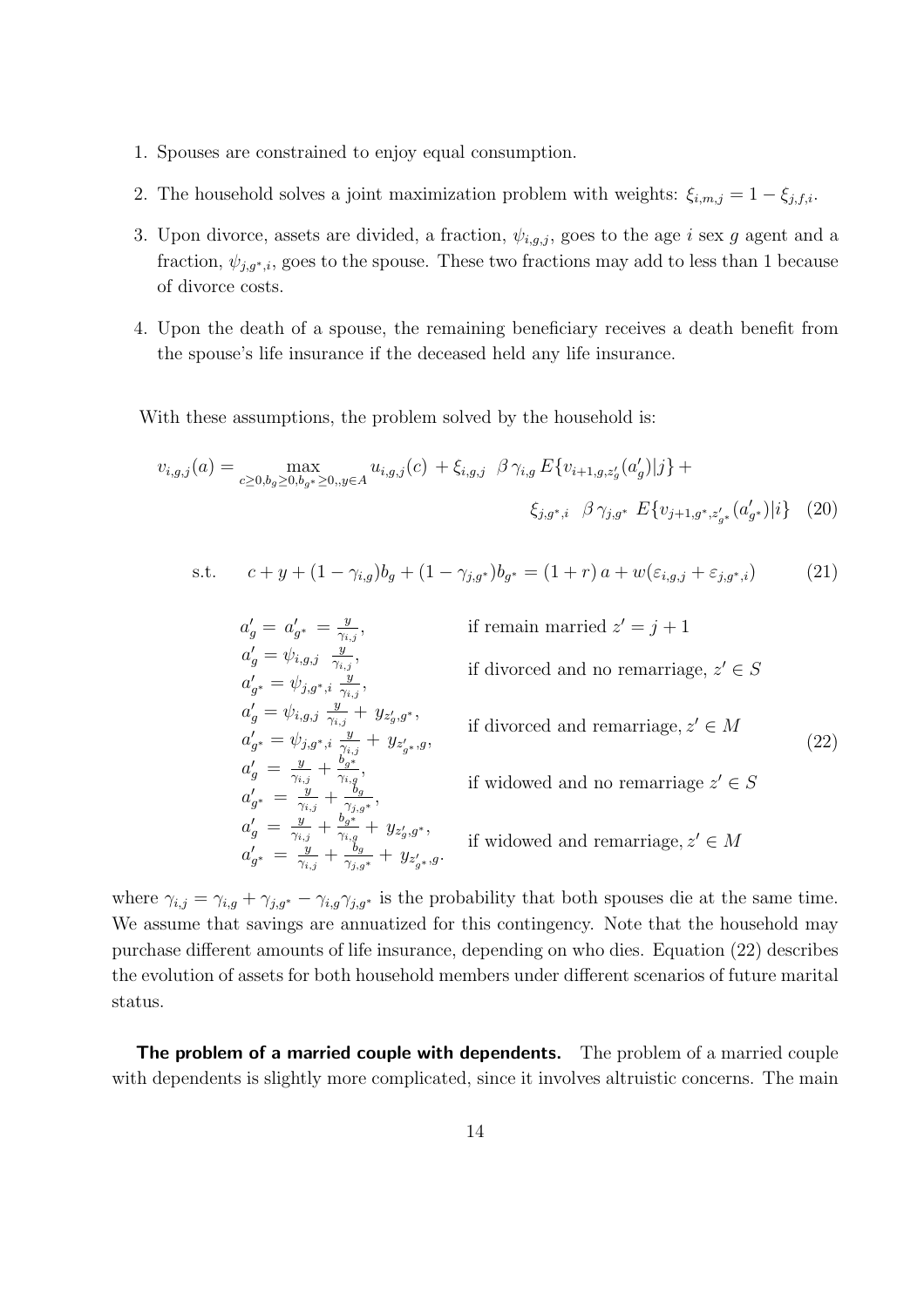change is the objective function:

$$
v_{i,g,j}(a) = \max_{c \ge 0, b_g \ge 0, b_{g^*} \ge 0, y \in A} u_{i,g,j}(c) + \beta (1 - \gamma_{i,g}) (1 - \gamma_{j,g^*}) \chi(y + b_g + b_{g^*}) +
$$
  

$$
\xi_{i,g,j} \beta \{ \gamma_{i,g} E \{v_{i+1,g,z_g}(a_g')|j\} + (1 - \gamma_{i,g}) \gamma_{j,g^*} \Omega_{j+1,g^*,z'}(y + b_g) \} +
$$
  

$$
\xi_{j,g^*,i} \beta \{ \gamma_{j,g^*} E \{v_{j+1,g^*,z_{g^*}'}(a_{g^*}')|i\} + (1 - \gamma_{j,g^*}) \gamma_{i,g} \Omega_{i+1,g,z'}(y + b_g^*) \}
$$
(23)

The budget constraint is as in equation (21). The law of motion of assets is as in equations (22) except that there is no use of annuities, which means there is no division by  $\gamma_{i,j}$ . Note also how the weights do not enter either the current utility or the utility obtained via the bequest motive if both spouses die, since both spouses agree over these terms. As stated above, functions  $\Omega$  do not involve decisions, but they do involve forecasting the former spouse's future consumption decisions.

These problems yield solutions  $\{y_{i,g,j}(a)$ [=  $y_{j,g^*,i}(a)$ ],  $b_{i,g,j}(a)$ ,  $b_{j,g^*,i}(a)$ }. These solutions and the distribution of prospective spouses yield the distribution of next period assets  $a'_{i+1,g,z}$ , and next period value functions,  $v_{i+1,g,z'}(a')$ .

**Equilibrium.** In a steady-state equilibrium, the following conditions have to hold:

- 1. Factor prices r and w are consistent with the aggregate quantities of capital and labor and the production function.
- 2. There is consistency between the wealth distribution that agents use to assess prospective spouses and individual behavior. Furthermore, such wealth distribution is stationary.

$$
\phi_{i+1,g,z'}(B) = \sum_{z \in Z} \pi_{i,g}(z'|z) \int_{a \in A} 1_{a'_{i,g,z}(a) \in B} \phi_{i,g,z}(da), \tag{24}
$$

where again 1 is the indicator function.

3. The government balances its budget, and dependents are born with the bequests chosen by their parents.

# 5 Quantitative Specification of the Model

We now restrict the model quantitatively.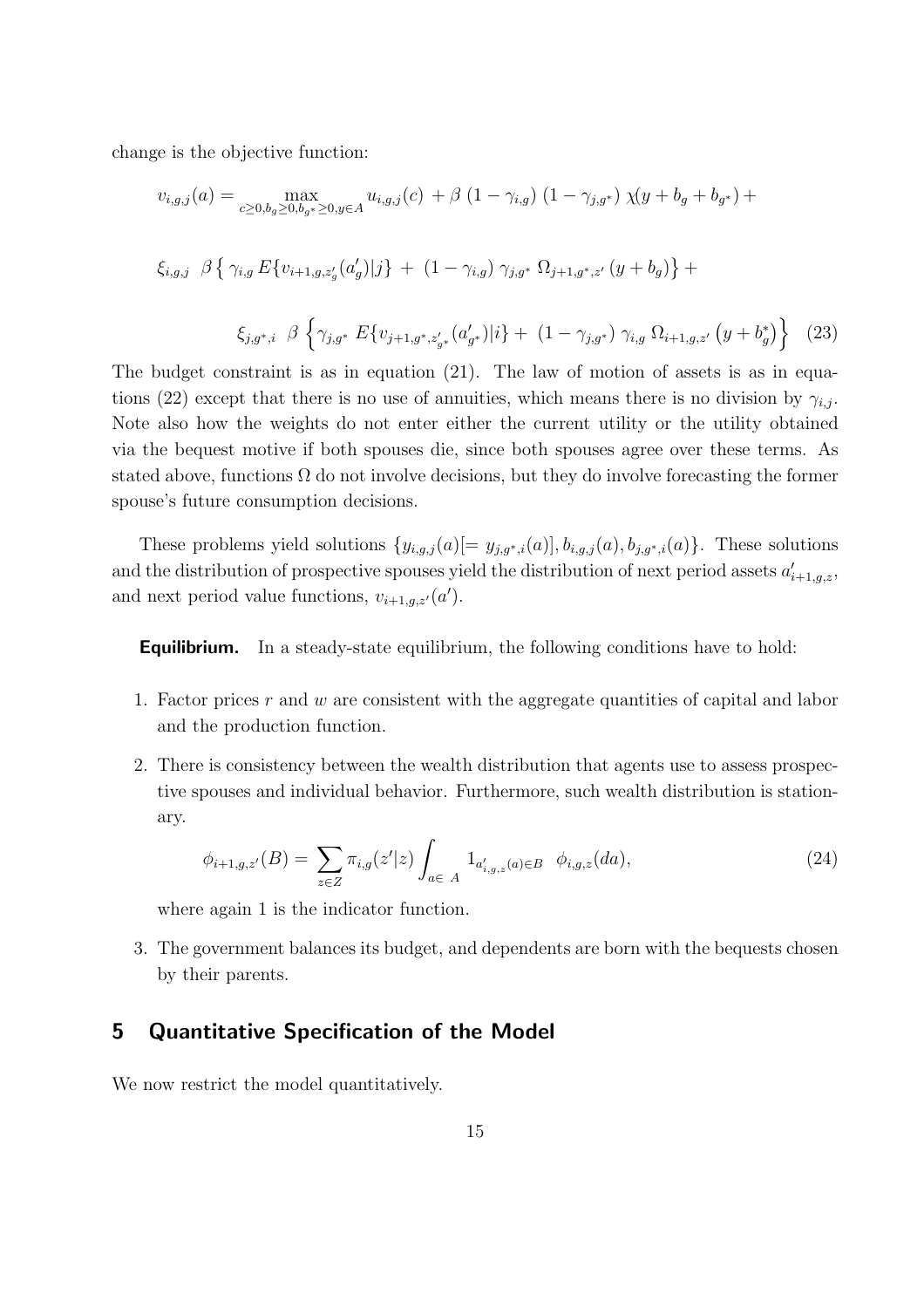**Demographics.** The length of the period is 5 years. Agents are born at age 15 and can live up to age 85. The annual rate of population growth  $\lambda_{\mu}$  is 1.2 percent, which approximately corresponds to the average U.S. rate over the past three decades. Age- and sex-specific survival probabilities,  $\gamma_{i,q}$ , are taken from the 1999 United States Vital Statistics Mortality Survey.

We use the Panel Study of Income Dynamics (PSID) to obtain the transition probabilities across marital status  $\pi_{i,g}$ . We follow agents over a 5-year period, between 1994 and 1999, to evaluate changes in their marital status. Appendix A describes how we constructed this matrix.

**Preferences.** For a never married agent without dependents, we pose a standard CRRA per period utility function with a risk avesrion parameter  $\sigma$ , which we denote by  $u(c)$ . We assume no altruism between the members of the couple. There are a variety of features that enrich the preference structure, which that we list in order of simplicity of exposition and not necessarily of importance.

1. Habits from marriage. A divorcee or widow may have a higher marginal utility of consumption than a never married person. Think of getting used to living in a large house or having conversation at dinner time. We allow habits to differ by sex but not by age. We write this as:

$$
u_{*,g,n_o}(c) = u(c), \qquad u_{*,g,d_o}(c) = u_{*,g,w_o}(c) = u\left(\frac{c}{1 + \theta_{dw}^g}\right). \tag{25}
$$

2. A married couple without dependents does not have concerns over other agents or each other, but it takes advantage of the increasing returns to scale that are associated with a multiperson household. We model the utility function as:

$$
u_{*,g,m_o}(c) = u\left(\frac{c}{1+\theta}\right). \tag{26}
$$

where  $\theta$  is the parameter that governs the increasing returns of the second adult in the household.

3. Singles with dependents. Dependents can be either adults or children, and they both add to the cost (in the sense that it takes larger expenditures to enjoy the same consumption) and provide more utility because of altruism. We also distinguish the implied costs of having dependents according to the sex of the head of household. The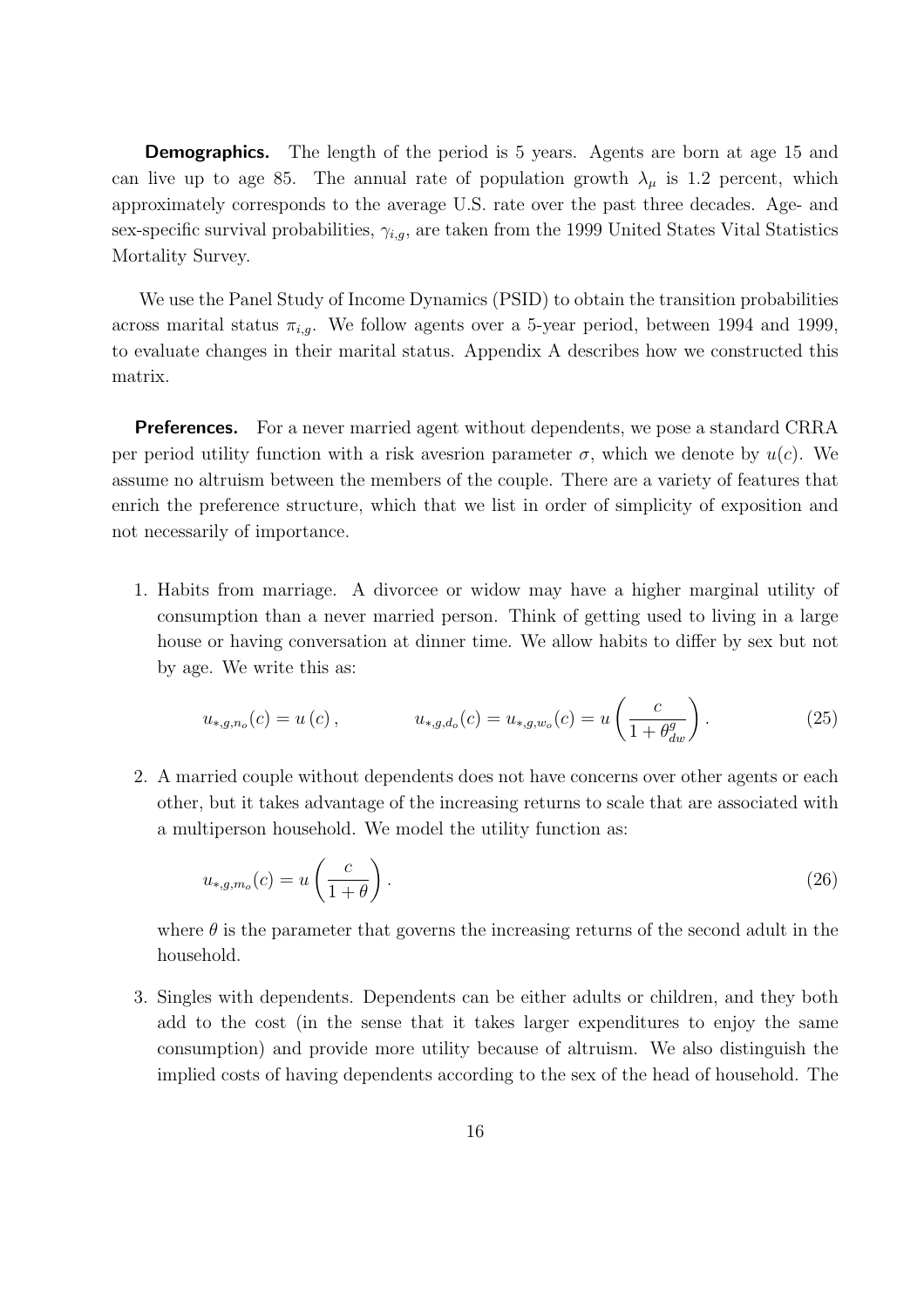implied per period utility function is:

$$
u_{*,g,n_w}(c) = \kappa u \left( \frac{c}{1 + \theta^g \{ \theta_c \#_c + \theta_a \#_a \}} \right)
$$
 (27)

$$
u_{*,g,d_w}(c) = u_{*,g,w_w}(c) = \kappa \ u \left( \frac{c}{1 + \theta_{dw}^g + \theta^g \{ \theta_c \#_c + \theta_a \#_a \}} \right)
$$
(28)

where  $\kappa$  is the parameter that increases utility because there exist dependents while the number of children and adult dependents increases the cost in a linear but differential way. We denote by  $\#_c$  and  $\#_a$  the number of children and of adults, respectively, in the household. Note that there is an identification problem with our specification. Frameters  $\{\theta^g, \theta_c, \theta_a\}$  yield the same preferences as  $\{1, \frac{\theta_c}{\theta^g}\}$  $\frac{\theta_c}{\theta^g}, \frac{\theta_a}{\theta^g}$  $\frac{\theta_a}{\theta^g}$ . We write preferences this way because these same parameters also enter in the specification of married couples with dependents, which allows us to identify them. We normalize  $\theta^f$  to 1 and we impose that single males and single females (and married couples) have the same relative cost of having adults and children as dependents.

4. Finally, married with dependents is a combination of singles with dependents and married without dependents. The utility is then

$$
u_{*,g,m_w}(c) = \kappa \ u \left( \frac{c}{1 + \theta + \{\theta_c \#_c + \theta_a \#_a\}} \right) \tag{29}
$$

Note that we are implicitly assuming that the costs of having dependents are the same for a married couple and a single female. We allowed these costs to vary, and it turned out that the estimates are very similar and the gain in accuracy quite small so we imposed these costs to be identical as long as there is a female in the household.

We pose the altruism function  $\chi$  to be a CRRA function,  $\chi(x) = \chi_a \frac{x^{1-\chi_b}}{1-\chi_b}$  $\frac{x^{1-\chi_b}}{1-\chi_b}$ . Note that two parameters are needed to control both the average and the derivative of the altruism intensity. In addition, we assume that the spouses may have different weights when solving their joint maximization problem,  $\xi_m + \xi_f = 1$ . Note that this weight is constant regardless of the age of each spouse.<sup>10</sup>

With all of this, we have 12 parameters: the discount rate  $\beta$ , the weight of the male in the married household maximization problem,  $\xi_m$ , the coefficient of risk aversion  $\sigma$  and

 $10$ Lundberg, Startz, and Stillman (2003) show that the relative weight shifts in favor of the wife as couples get older when women live longer than men. This weight also could depend on the relative income of each member of the couple, which in our model is a function of age of each spouse and marital status. (See also Browning and Chiappori (1998) and Mazzocco (2003))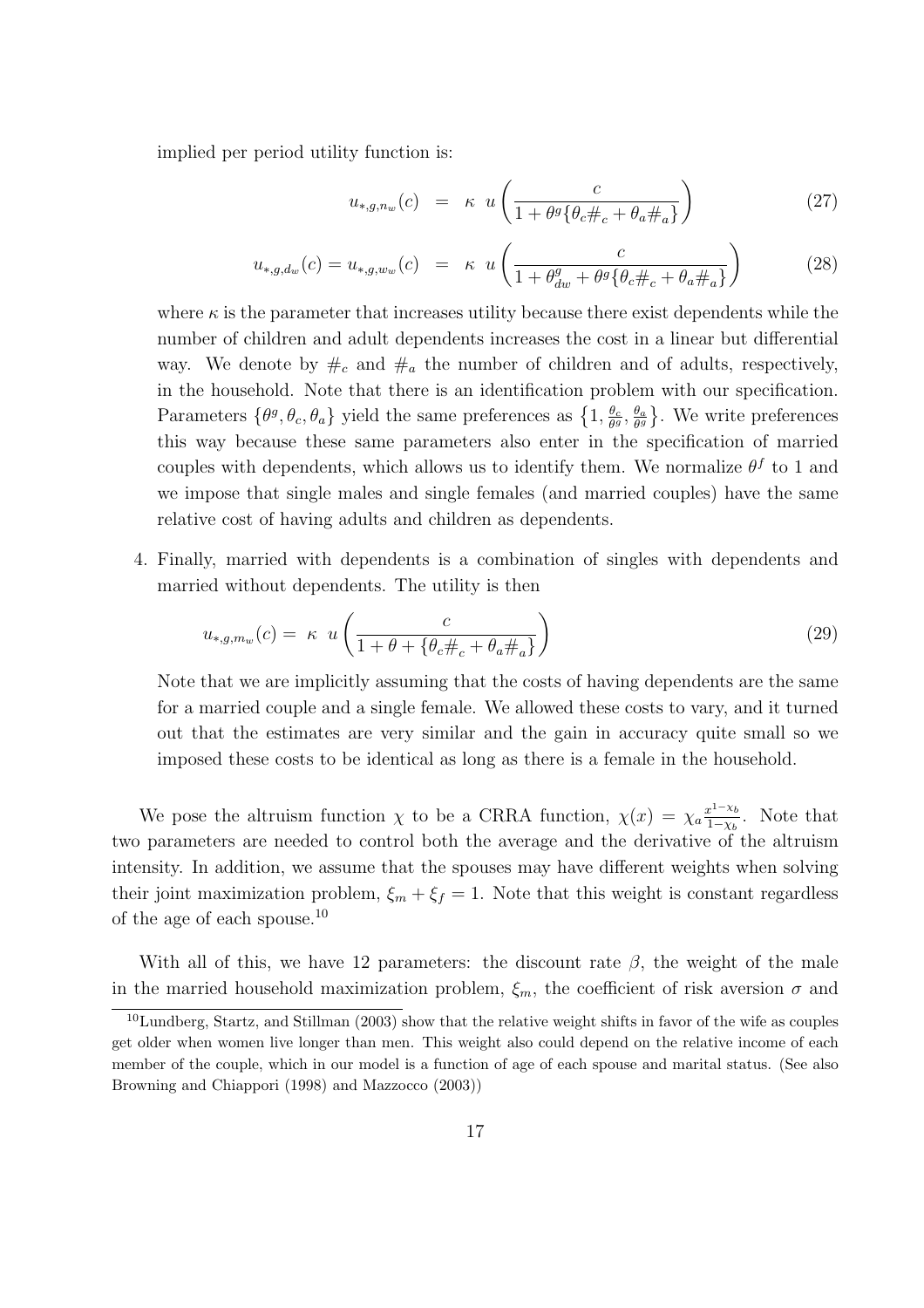those parameters related to the multiperson household  $\{\theta_{dw}^m, \theta_{dw}^f, \theta, \theta_m^m, \theta_c, \theta_a, \chi_a, \chi_b, \kappa\}$ . We set the risk aversion parameter to 3, and we estimate all other parameters.

**Other features from the marriage.** We still have to specify other features from the marriage. With respect to the partition of assets upon divorce, we assume equal share<sup>11</sup>  $(\psi_{m,\cdot} = \psi_{n,\cdot} = 0.5)$ . For married couples and singles with dependents, the number of dependents in each household matters because they increase the cost of achieving each utility level. We use the Current Population Survey (CPS) of 1989-91 to get the average number of child and adult dependents for each age, sex, and marital status. For married couples, we compute the average number of dependents based on the wife's age. Female singles have more dependents than male singles, and widows/widowers tend to have more dependents than any other single group. The number of children peaks at age 30-35 for both sexes, while the number of adult dependents peaks at age 55-60 or 60-65.

**Endowments and technology.** To compute the earnings of agents, we use the Current Population Survey (CPS) March files for 1989-1991. Labor earnings for different years are adjusted using the 1990 GDP deflator. Labor earnings,  $\varepsilon_{i,g,z}$ , are distinguished by age, sex, and marital status. We split the sample into 7 different marital statuses  $\{M, n_o, n_w, d_o, d_w, w_o, w_w\}$ <sup>12</sup> Single men with dependents have higher earnings than those without dependents. This pattern, however, is reversed for single women. For single women, those never married have the highest earnings, followed by the ones divorced and then the widowed. But for single men, those divorced are the ones with highest earnings, followed by widowed and never married.

To account for the fact that most women who divorce receive custody of their children, we also collect alimony and child support income of divorced women from the same CPS data. We add age-specific alimony and child support income to the earnings of divorced women on a per capita basis. We reduce the earnings of divorced men in a similar fashion. Note that we cannot keep track of those married men who pay child support from previous marriages. Figure 3 shows the earnings profile by each sex and marital status excluding alimony and child support.

The Social Security tax rate  $\tau$  is set to be 11 percent to account for the fact that there is

<sup>&</sup>lt;sup>11</sup>Unlike Cubeddu, Nakajima, and Ríos-Rull (2001) and Cubeddu and Ríos-Rull (2003), we account explicitly for child support and alimony in our specification of earnings, which makes it unnecessary to use the asset partition as an indirect way of modeling transfers between former spouses.

 $12$ This is a compromise for not having hours worked. Married men have higher earnings than single men, while the opposite is true for women.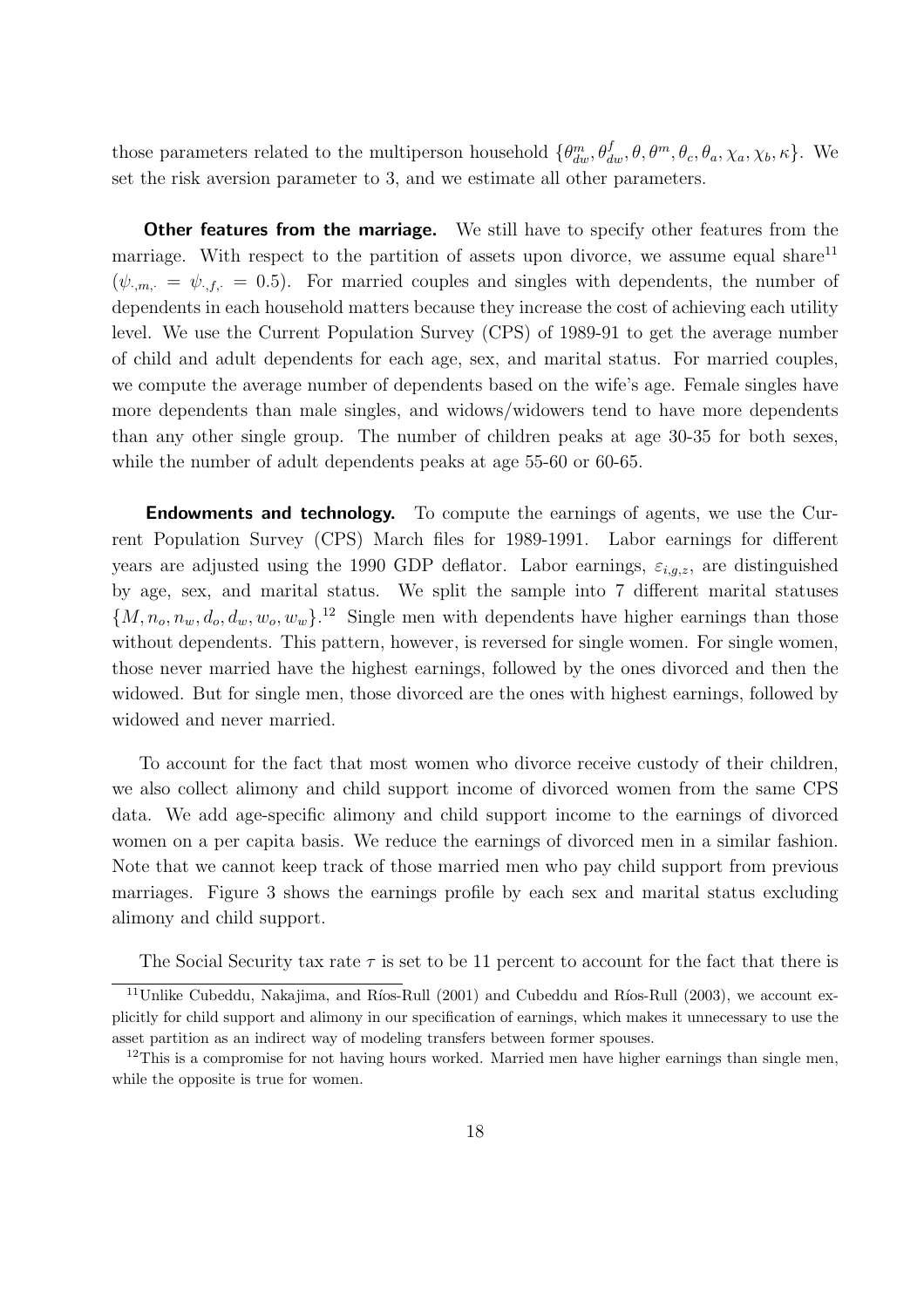

Figure 3: CPS earnings by age, sex, and marital status

an upper limit for Social Security payments. Agents are eligible to collect benefits starting at age 67. We use 1991 Social Security beneficiary data to compute average benefits per household. We break eligible households into 3 groups: single retired male workers, single retired female workers, and couples. Single females' benefit is 76 percent of the average benefit of single males because women's contribution is smaller than men's. When both spouses in a married couple are eligible, they receive 150 percent of the benefit of a single man. To account for the survivor benefits of Social Security, we assume that a widow can collect the benefits of a single man instead of those of a single woman upon her retirement,  $T_f^w = \max\{T_m, T_f\}.$ 

We also assume a Cobb-Douglas production function where the capital share is 0.36. We set annual depreciation to be 8 percent.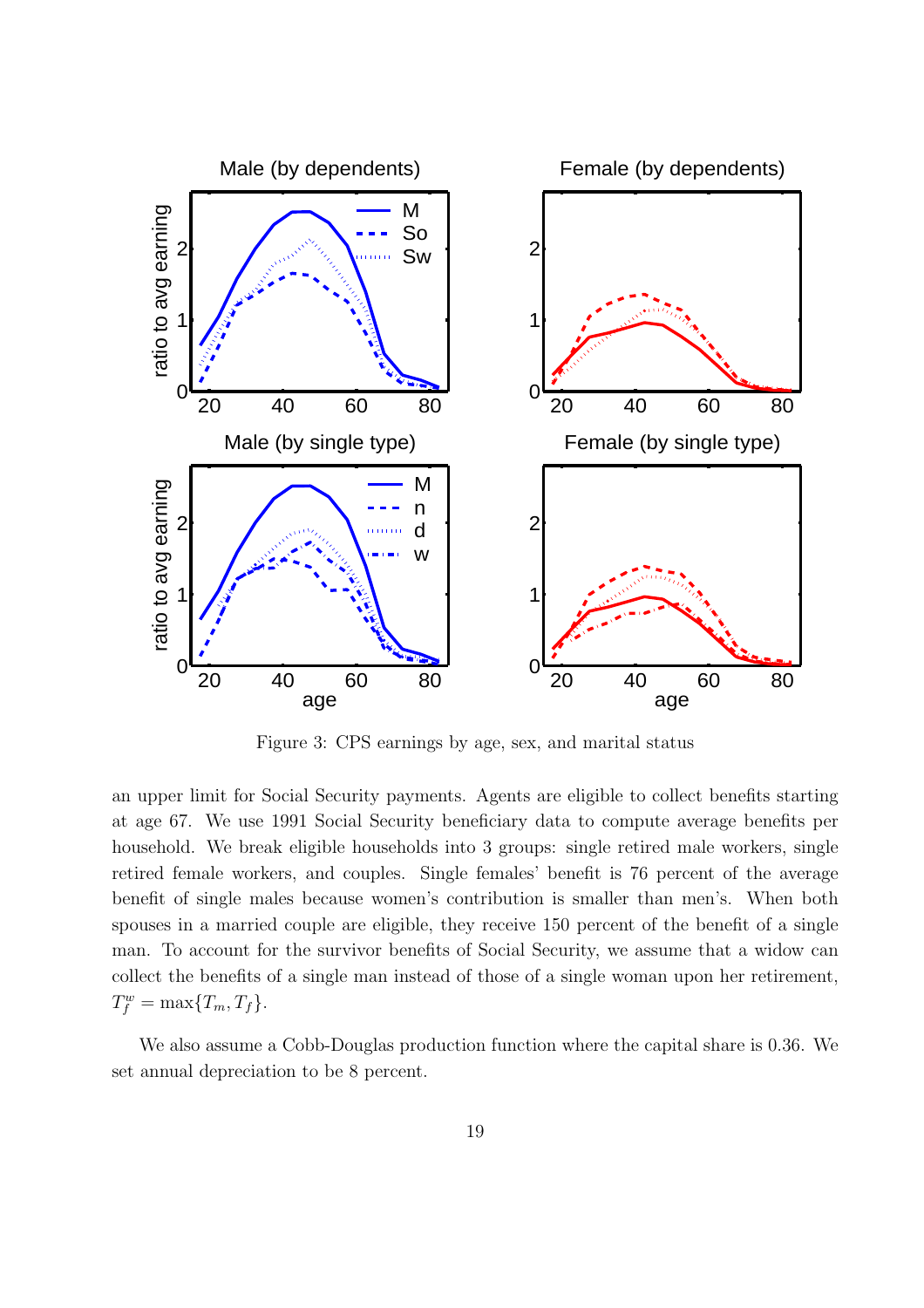|                                                                  |  |  |  | $\theta$ $\theta_c$ $\theta_a$ $\theta_{dw}^m$ $\theta_{dw}^f$ $\theta^m$ $\chi_a$ $\chi_b$ $\kappa$ $\xi_m$ $\beta$ SSE |  |  |
|------------------------------------------------------------------|--|--|--|--------------------------------------------------------------------------------------------------------------------------|--|--|
| Benchmark 32 5.57 .06 .00 1.69 1.48 4.69 3.47 1.00 .78 .964 12.9 |  |  |  |                                                                                                                          |  |  |

Table 1: Parameter Estimates and Residuals of of the Benchmark Model

# 6 Estimation

The benchmark model economy has 11 parameters to estimate. The strategy we follow is to choose those parameters so that we minimize the sum of the square of the residuals of the age profile of life insurance holdings by sex and marital status, subject to the model economy's generating a wealth to earnings ratio of  $3.2^{13}$  As a practical matter, we simultaneously search for suitable parameters that provide the smallest possible residuals, that ensure that the economy is in equilibrium, and that guarantee that the government satisfies its budget constraint by minimizing a weighted sum of residuals where the equilibrium considerations are essentially required to be satisfied with equality. This is a very cumbersome process, since it essentially involves a minimization over 13 variables of a function that is very expensive to evaluate. In addition, this function is imprecisely evaluated owing to both sampling and approximation errors, which prevents the use of fast minimization algorithms that use gradients. We have pushed computational capacity by using various Beowulf clusters with up to 26 processors.

As a measure of the goodness of fit of the estimation, we provide the size of the residuals of the function we are minimizing. We also provide the pictures of the U.S. life insurance holdings data and the model life insurance holdings by age, sex, and marital status. Table 1 shows the results of the estimation and the sum of squared errors (SSE) that we use as our measure of fit. The findings are very interesting and can be summarized by:

- Marriage generates strong economies of scale. When two adults get married, they spend a total of \$1.32 together to enjoy the same utility they could get as singles by spending \$1 each.
- Marriage generates habits for women. The divorcee or widow is different from a never married female. A divorced/widowed woman has to spend an additional \$1.69

<sup>&</sup>lt;sup>13</sup>While the actual number in the U.S. is higher, we choose this target as a way of dealing with the enormous wealth concentration in the U.S., which this paper does not attempt to account for and which makes median wealth so much lower than mean wealth.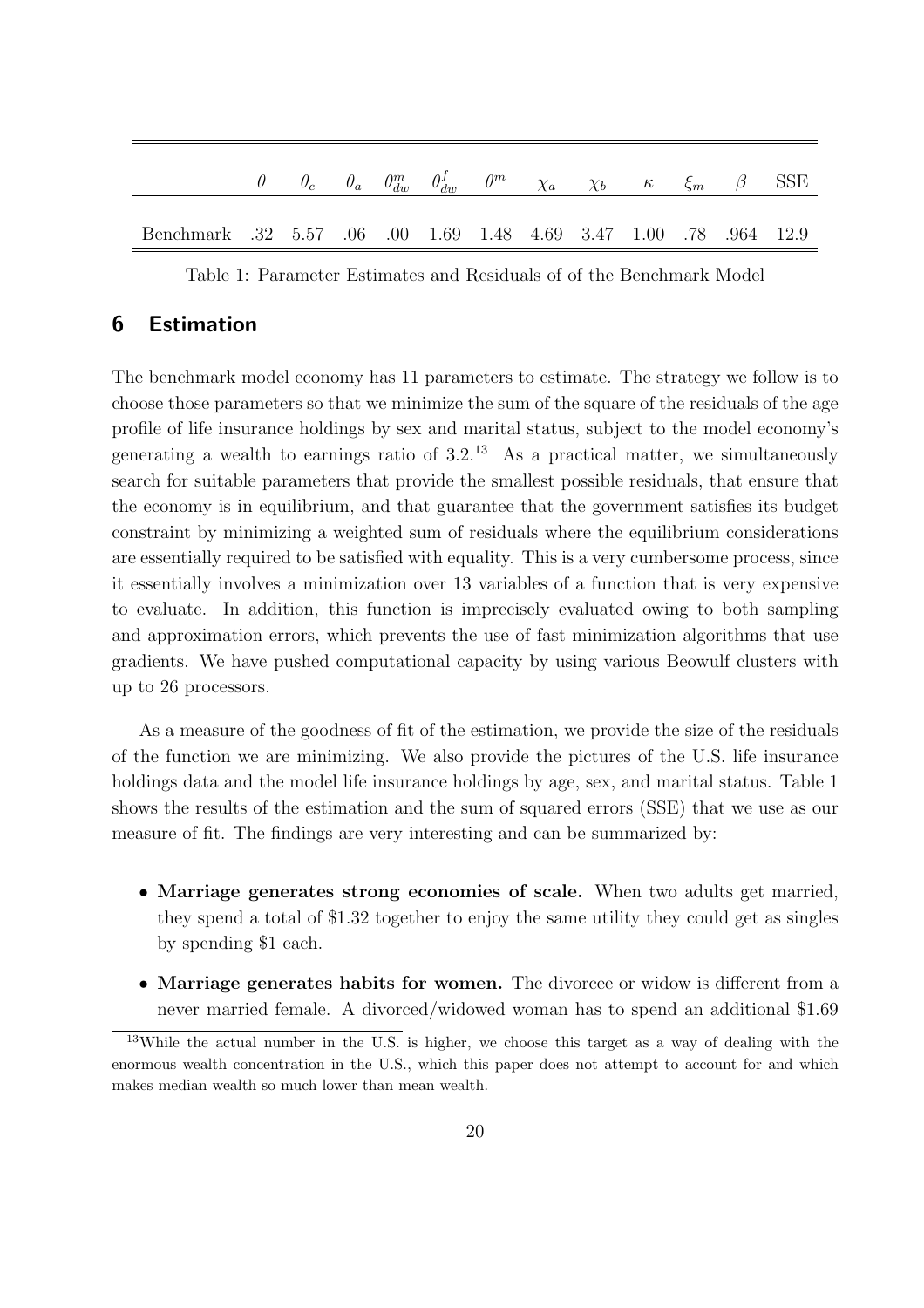to enjoy the same utility of a never married woman who spends \$1. This is not the case for males. We say that marriage generates strong habits for females.

- Children are very costly for males. A single male with a dependent child has to spend an additional \$5.57 to get the same utility he would get if he did not have dependents and spent \$1. This contrasts with the fact that if the dependent is an adult, there is almost no additional cost.
- Children are less costly for females than for males. A dependent costs a single man 48 percent more than it costs single women or married couples. This indicates that females produce a lot of home goods. $^{14}$
- Agents care a lot for their dependents. Our estimates imply that the average single man of age I with dependents consumes 45 cents and gives 55 cents as a bequest. The estimates for single women range from consuming 37 cents for never married to 54 cents for a widow.<sup>15</sup>
- Men have a higher weight in the joint-decision problem.

Figure 4 shows the results of the estimation by putting next to each other the values of life insurance holdings by age, sex, and marital status, both in the model and in the data. Note that while the match is not perfect, the model replicates all the main features of the data that we described in Section 2.

# 7 Alternative Specifications

We now turn to exploring the validity of our specification by postulating a variety of alternative models that ignore some of the features we have included in our benchmark model. This will give us an idea of the role played by the features we have included. We report the estimates in Table 2, and we plot the predicted life insurance holdings in Figure 5.

<sup>14</sup>When we allowed the costs of child dependents to be different for married couples and single females, we obtain that the estimate for a married couple is 2 percent lower than for a single female, with small changes in the other parameters, and the gains in terms of accuracy to be around 10 percent (11.8 instead of 12.9). Consequently, to avoid having too many parameters, we set the costs of dependents to be equal for married couples and for single females.

<sup>&</sup>lt;sup>15</sup>This large variation is due to the possible presence of marriage habits.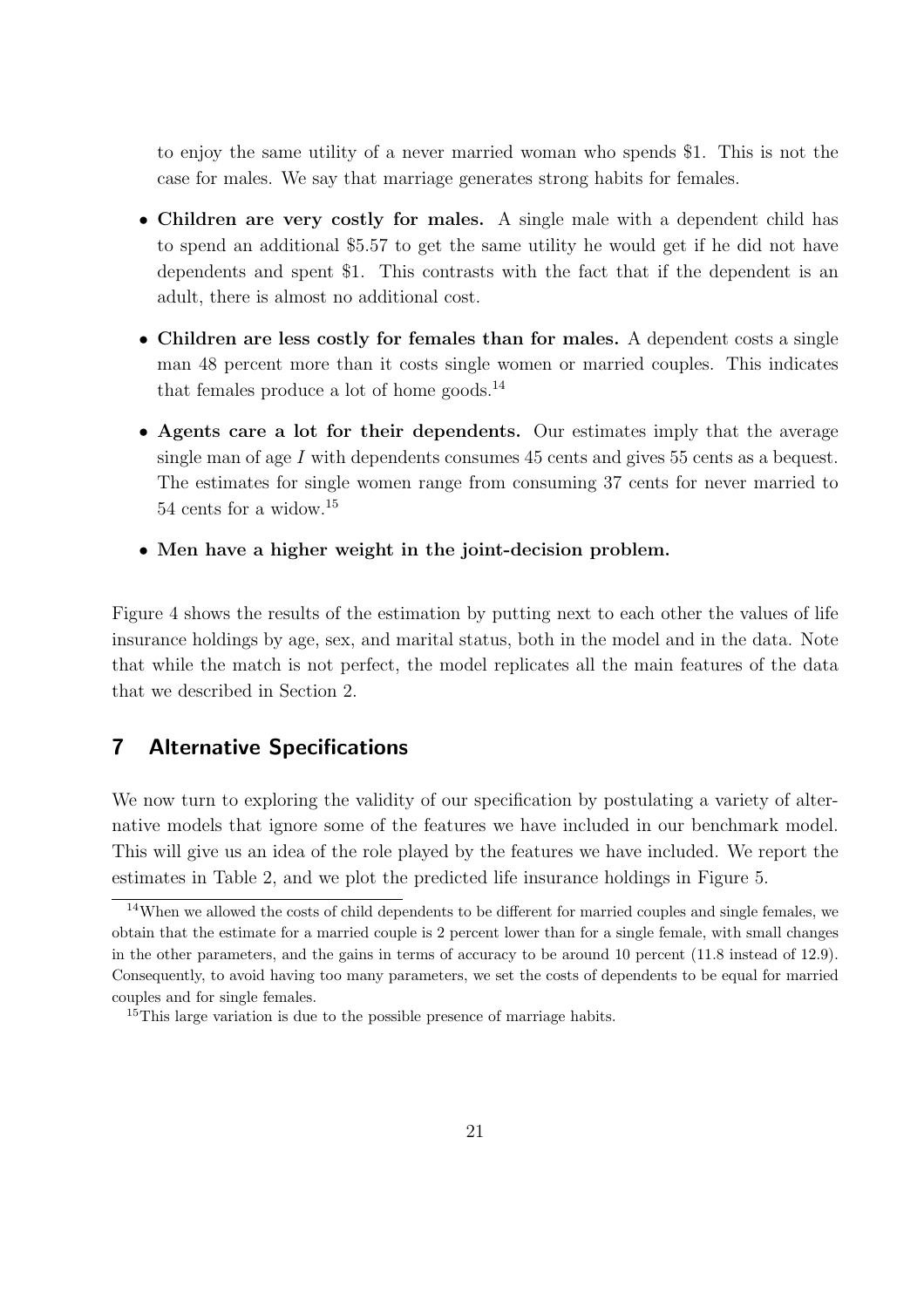

Figure 4: Benchmark model and U.S. life insurance holdings by age, sex, and marital status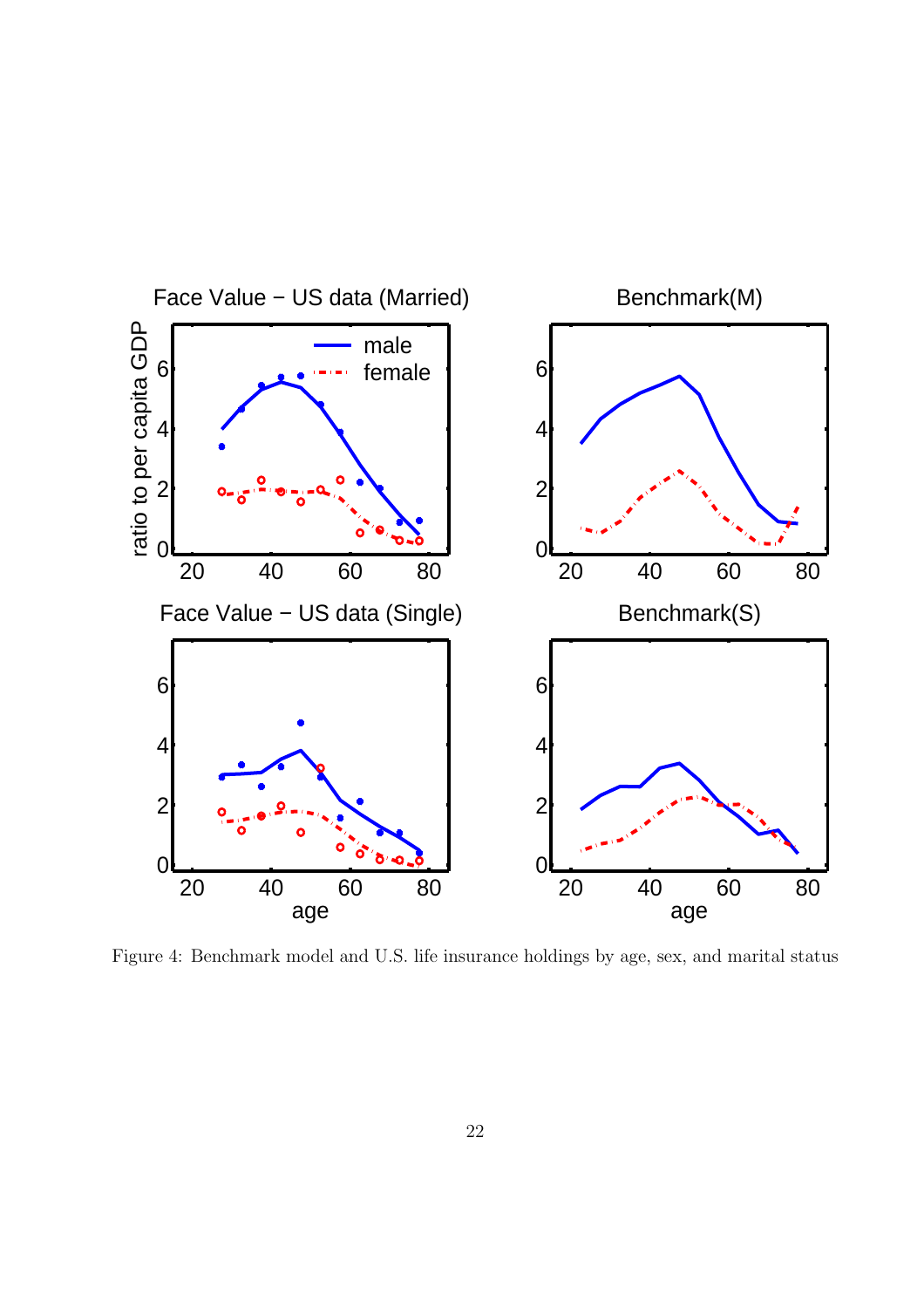

Figure 5: Face value of alternative models by sex and marital status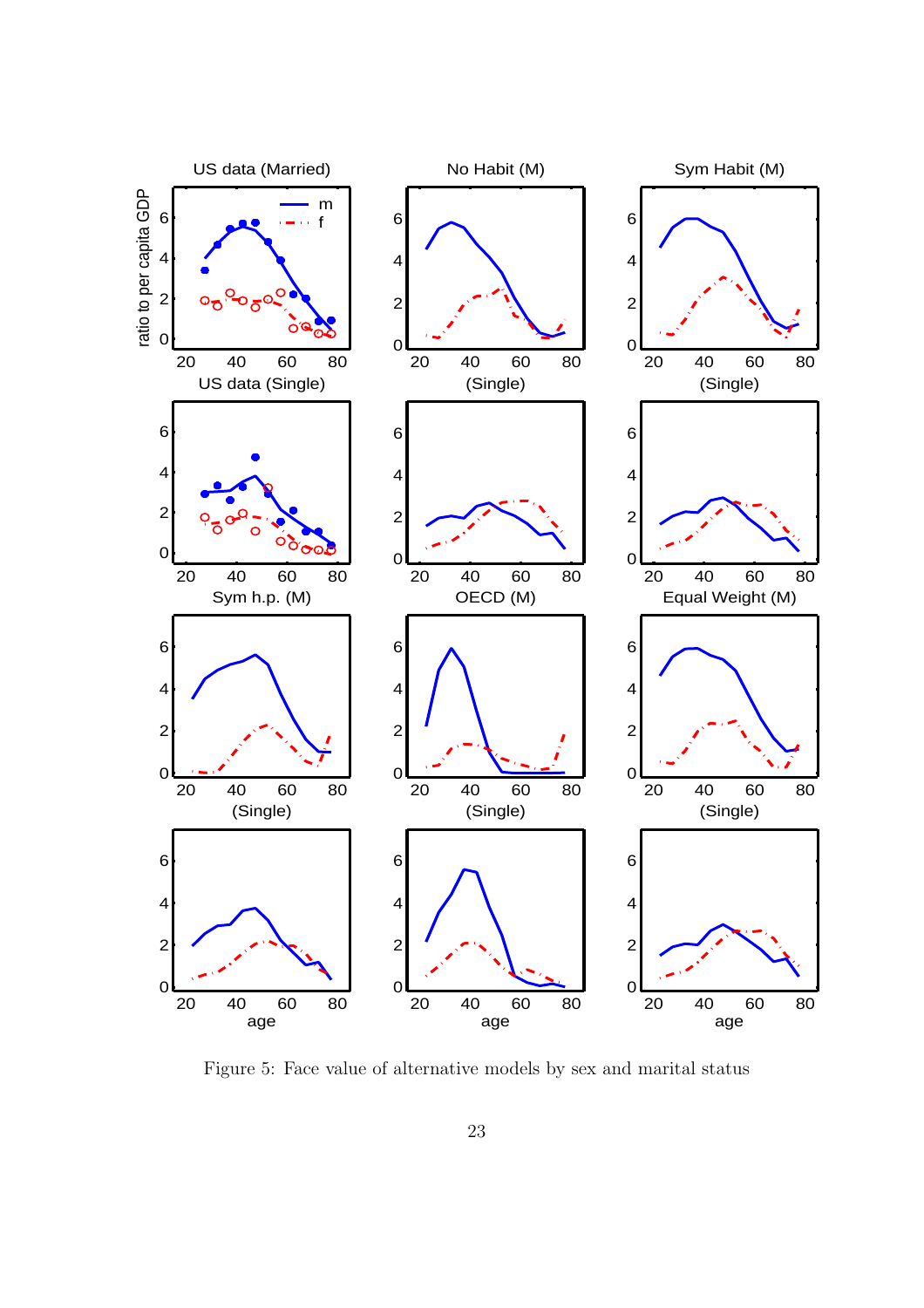|                  | $\theta$ | $\theta_c$ | $\theta_a$ |      |                  | $\theta_{dw}^m$ $\theta_{dw}^f$ $\theta^m$ | $\chi_a$  | $\chi_b$ | $\kappa$ |     | $\xi_m$ $\beta$ | <b>SSE</b> |
|------------------|----------|------------|------------|------|------------------|--------------------------------------------|-----------|----------|----------|-----|-----------------|------------|
|                  |          |            |            |      |                  |                                            |           |          |          |     |                 |            |
| <b>Benchmark</b> | $.32\,$  | 5.57       | .06        | .00. | 1.69             |                                            | 1.48 4.69 | 3.47     | 1.00     | .78 | .964            | 12.9       |
| No Habit         | .02      | 6.23       | .04        | .00  | .00.             | 1.94                                       | 3.94      | 3.61     | 1.16     | .47 | .952            | 43.9       |
| Sym Habit        | .07      | 5.33       | .00.       | .33  | .33              | 1.92                                       | 4.89      | 3.27     | 1.00     | .51 | .961            | 33.2       |
| Sym HP           | $.16\,$  | 5.96       | .29        | .00. | 1.49             | 1.00                                       | 5.38      | 3.01     | 1.00     | .78 | .963            | 18.3       |
| <b>OECD</b>      | .70      | .50        | .70        | .00  | .00.             | 1.00                                       | 6.12      | 1.98     | 1.19     | .76 | .972            | 106.0      |
| Equal Weight     | $.12\,$  | 6.41       | .00        | .00. | $.50 \quad 2.02$ |                                            | 5.98      | 3.17     | 1.00     | .50 | .953            | 29.3       |

Table 2: Parameter Estimates and Residuals of Alternative Models

#### 7.1 Marriage does not generate habits

We start asking about the relevance of habits in marriages by setting  $\theta_{dw}^m = \theta_{dw}^f = 0$ , which implies that those who are divorced/widowed are not different from those who never married. All singles enjoy the same utility for a dollar spent. Compared with the benchmark model where women acquire strong habits while in a marriage, this no-habit model generates too little life insurance holdings late, especially in the case of a male's death, relative to the data. This shows that given the rest of the estimates, something is needed to account for the large purchases of life insurance that occur late in life after most earnings have been made. In fact, the estimated model attempts to tilt consumption toward married females by choosing a much lower weight for the male than does the benchmark model. The quality of the estimates as measured by the SSE is notoriously worse than the benchmark's.

#### 7.2 Marital habits are symmetric between men and women

We also impose a symmetric structure in the habits created by marriage,  $\theta_{dw}^m = \theta_{dw}^f$ . This is an intermediate case between the previous two. Still, the quality of the estimation is not so great, generating holdings of life insurance in the case of the death of older males that are too low. We conclude that it is hard to avoid the use of some form of habits to account for the purchases of older males.

#### 7.3 Men and women are equally good at home production

In the benchmark model, it costs men 48 percent more than it costs women to take care of dependents, which we interpret as indicating that women are better at home production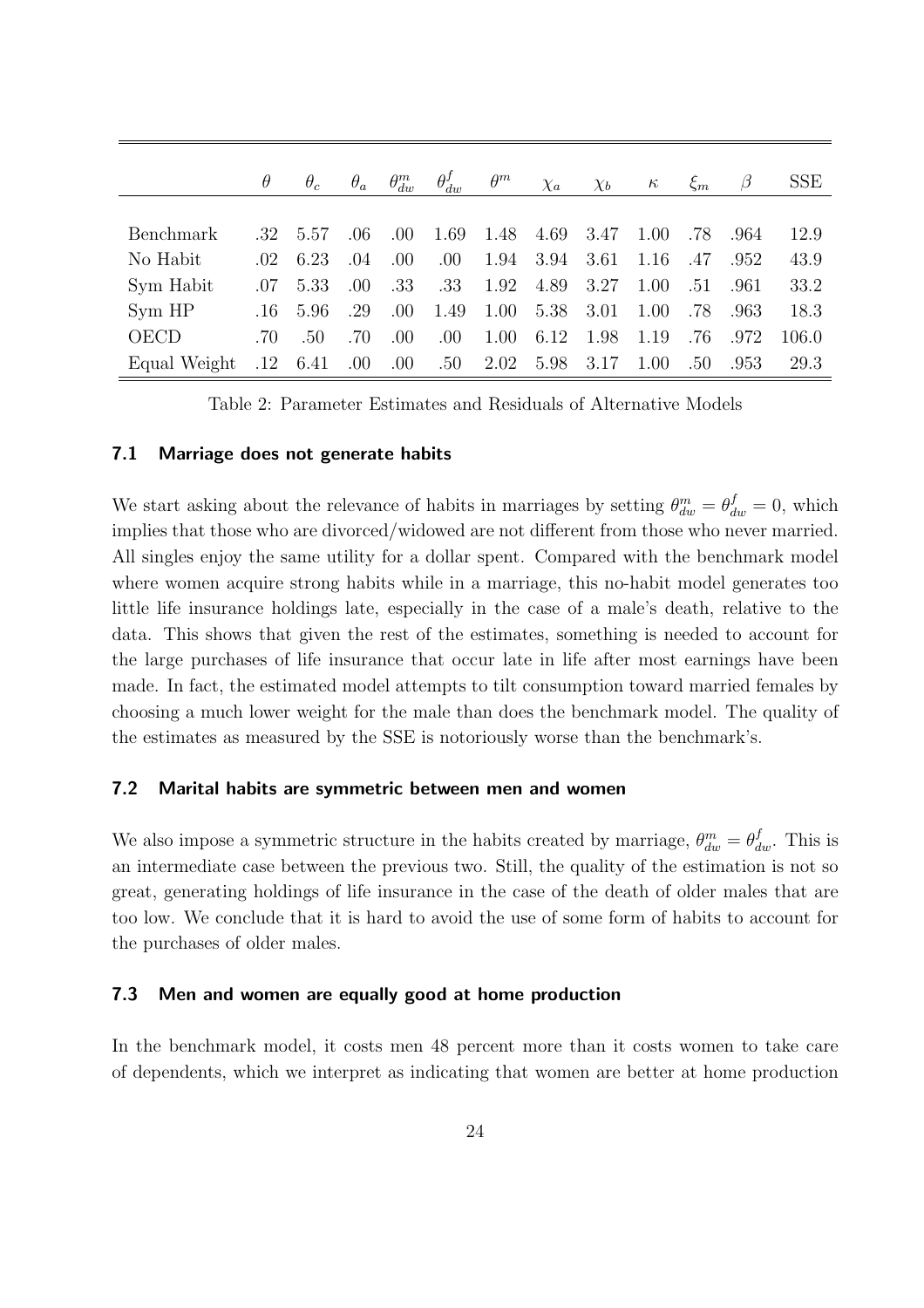in the presence of dependents. We then assume that men and women are equally good at home production, that is,  $\theta^m = \theta^f = 1$ . The model predicts purchases of life insurance in the case of death of young married females that are too low (this is the group for which the assumption matters most, since this group has a large number of dependents). Still, the fit of this model is quite good; it is the best among the alternative specifications.

#### 7.4 The OECD equivalence scales

For the sake of comparison with a very standard measure of what a household is, we reestimated the model imposing the OECD equivalence scales. Under the OECD view,  $^{16}$  each additional adult in a household requires an expenditure of 70 cents in order to enjoy one dollar of consumption, while each child requires 50 cents. The OECD assumes also that there are no habits or differences between males and females. To implement these ideas, we re-estimate the patience and altruism parameters as well as the weights in the joint maximization problem. As we can see, the quality of the fit is terrible. The model predicts that insurance is held in different circumstances from those in which people in the U.S. hold insurance. The model underpredicts the holdings of married couples, especially late in life and conditional on the death of females. Notice that among the estimates, the curvature of the bequest function is much lower, which is the way this model increases insurance holdings, by bumping up altruism.

#### 7.5 Equal weights in the joint maximization process

We also impose equal weights in the joint maximization problem, solved by a married couple, to see if this margin matters. It does. The fit of the estimation is worse. The model tries to account for what would be holdings of life insurance that are too low in the case where the wife dies by increasing men's disadvantage at home production dramatically (102 percent versus 48 percent).

Our main conclusion from this brief assessment of alternative models is that doing without any of the features of the benchmark model, we obtain a much worse fit of the model with the data. (We have explored many other versions that do not match the data well, but we do not report them, to avoid boring the reader.) We also have shown that the OECD equivalence scales do a very bad job in accounting for the life insurance holding patterns.

<sup>&</sup>lt;sup>16</sup>OECD (1982)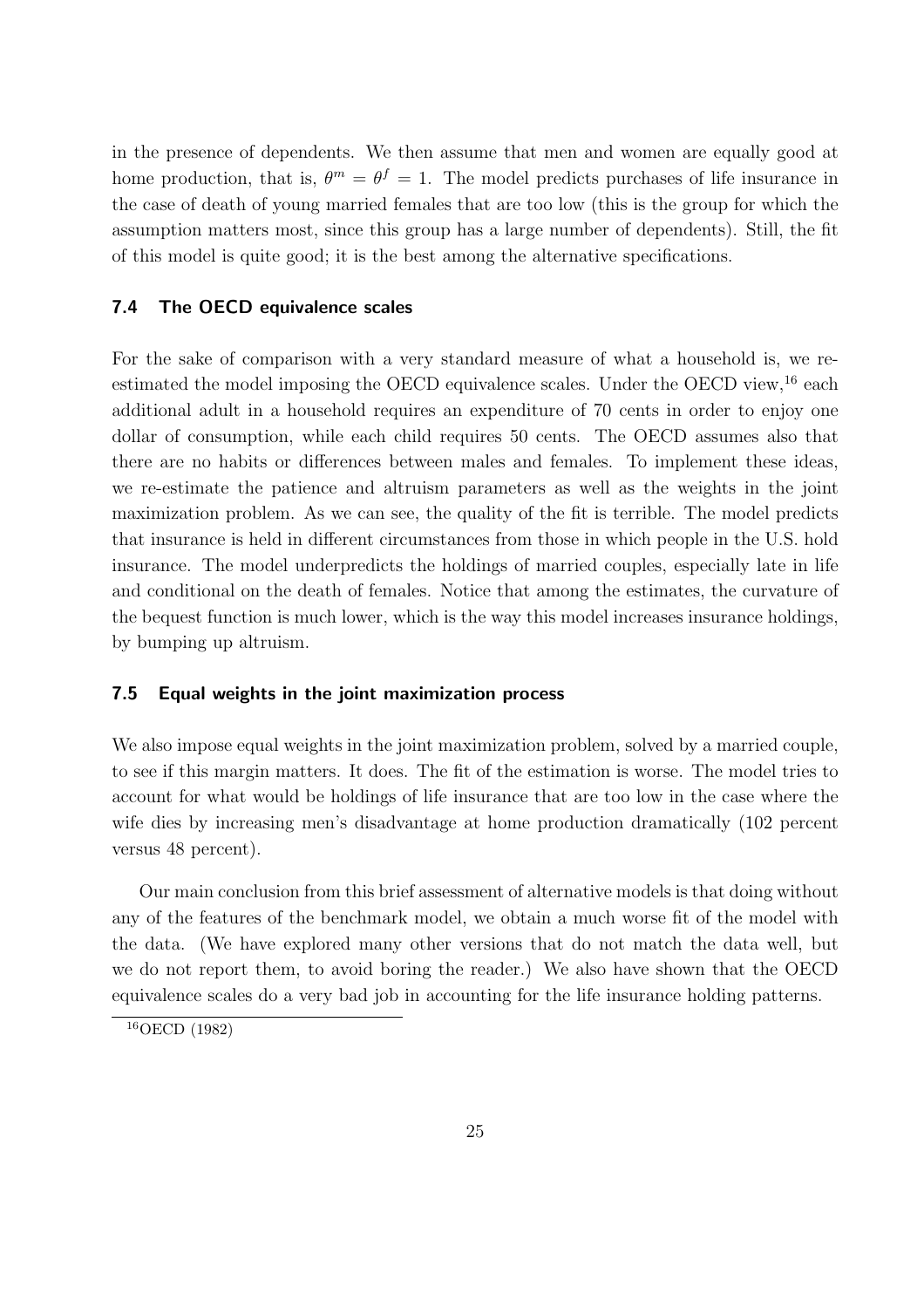# 8 Policy Experiments

We now proceed to look at two different policy changes that directly affect the nature of income streams depending on agents' demographic circumstances. They have to do with Social Security, the largest U.S. social program. We start abolishing the survivor's benefits that typically pay widows when their own Social Security entitlement is lower than that of their deceased spouse. We then proceed to the even more radical policy change of completely abolishing Social Security.

#### 8.1 No survivor's benefits

In the benchmark model, the widow collects as a Social Security benefit the same amount that a single man does in the form of a widow pension once she reaches retirement age. This was a simplification of current survivor's benefits under the U.S. Social Security system. Here we assume that widows get as Social Security benefits the same amount as never married women, which amounts to a 24 percent reduction of her benefits.

In this model, female widows consume almost the same amount as married couples owing to the larger number of habits women acquire in marriage. Consequently, the death of an elderly husband acts as a drawback, since it implies lower income but not lower consumption, and as a consequence, the household responds by increasing the amount of life insurance it purchases in case that the elderly male dies. Figure 6 compares the insurance face values in the benchmark model and under the new policy. It is easy to see that married men over age 50 hold more insurance. Aggregate life insurance face value rises to 160 percent of GDP from 151 percent. In addition to this effect on life insurance holdings, there is a 0.3 percent increase in total assets held.<sup>17</sup>

We also compute the compensated variation measure of welfare.<sup>18</sup> Specifically, we compute the ex post discounted lifetime utility of all newborns and calculate what percentage change in consumption makes agents indifferent between living in the benchmark economy and in an economy without survivor's benefits. The compensated variation measure is 0.999, and we find that survivor's benefits have no effect on welfare. Married men over age 50 increase their insurance holdings, but at the same time, their Social Security benefit increases

<sup>&</sup>lt;sup>17</sup>This is under the small open economy assumption with constant interest rates.

<sup>&</sup>lt;sup>18</sup>This is not, strictly speaking, a welfare measure because it ignores the transition. However, we find it interesting because it concentrates on the role of Social Security as provider of insurance and not as a redistributor of resources.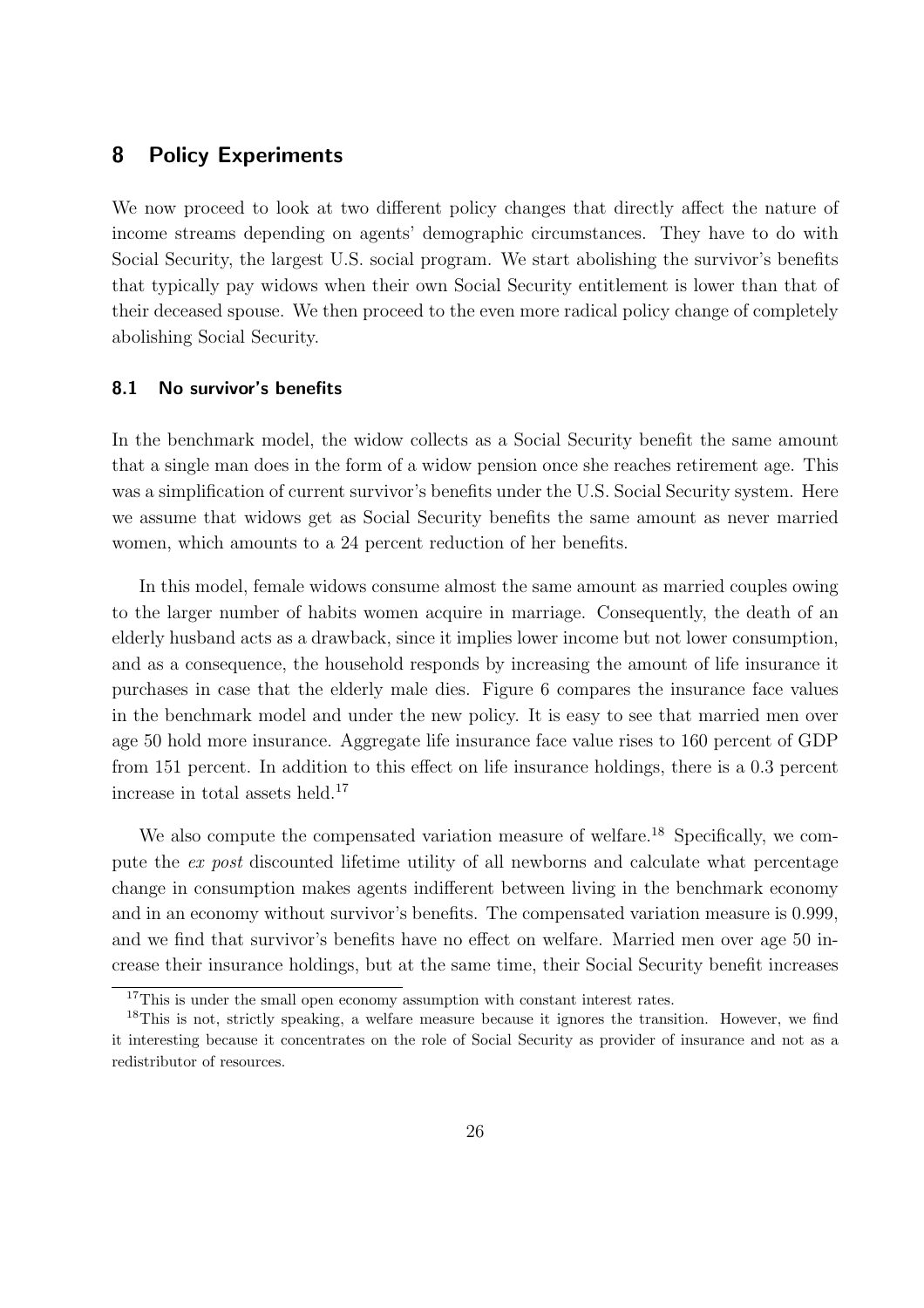

Figure 6: Life insurance holdings by age, sex, and marital status without widow's pension

(given that the government collects the same amount of Social Security taxes). These two effects are canceled out, and there is no significant change in welfare. This is consistent with Chambers, Schlagenhauf, and Young (2003b), who found the effect of survivor benefits to be so small that aggregates are almost unaffected.

### 8.2 No Social Security

The other experiment is to abolish Social Security completely. This policy induces two types of effects in this model: the standard effect where Social Security acts as a deterrent to savings, which is described in most of the literature on Social Security, and the effect associated with the implicit annuity Social Security provides. However, given our estimates, there is no important role played by Social Security. Two-person married households do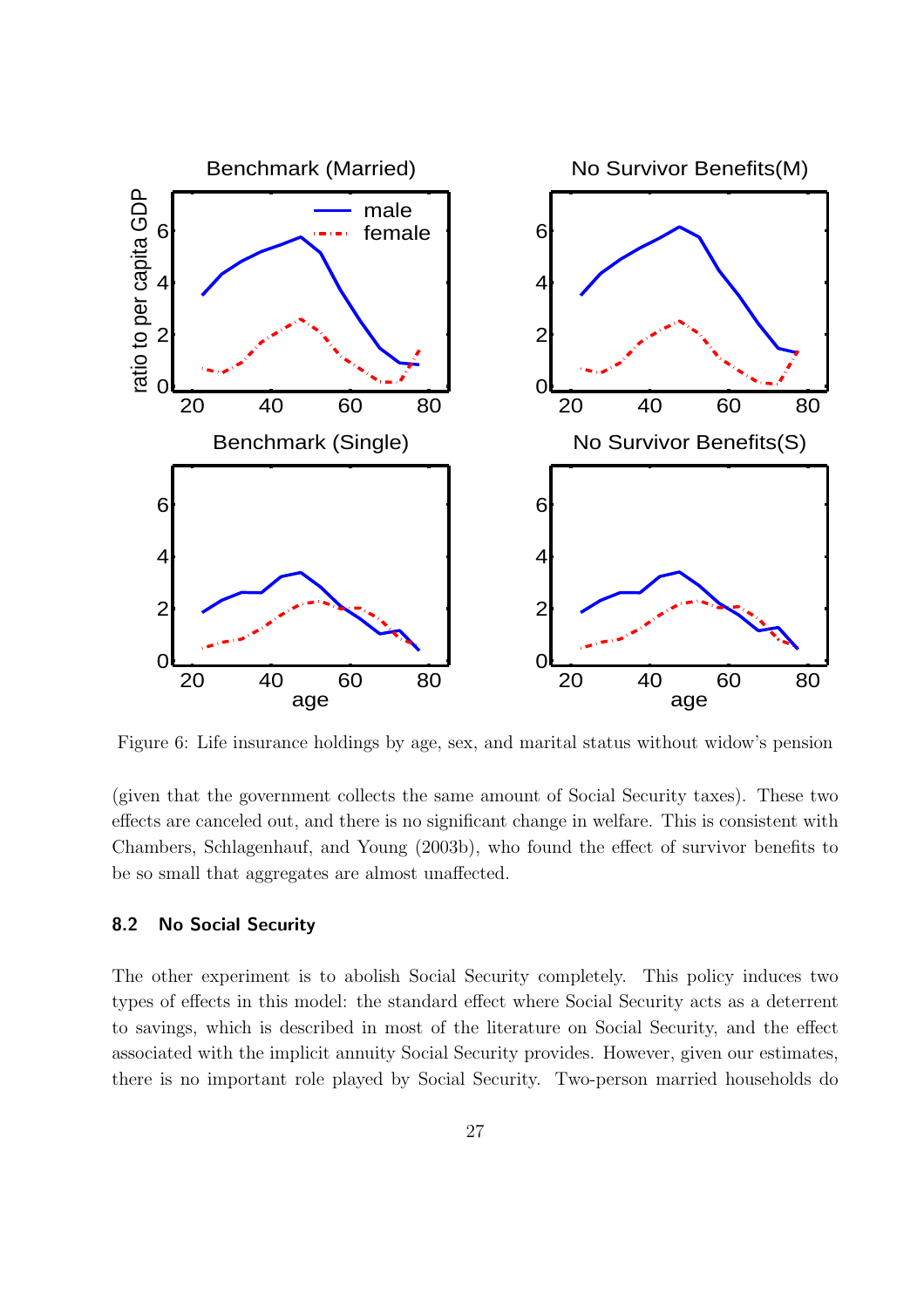not want to consume amounts very different from what they would consume if one spouse becomes a widow. As a consequence, all that eliminating Social Security does is to reduce future income in case of the death of the beneficiary. The response of the household is to drastically reduce its life insurance purchases when reaching retirement age, as Figure 7 shows. Total wealth in this economy is 50 percent higher than that of the benchmark economy. The agents accumulate more assets because they will not have any income other than capital income when they retire. The compensated variation measure of welfare is large. Without Social Security, we need only 89.2 percent of its implied consumption to enjoy the same welfare as that in the benchmark economy.<sup>19</sup>



Figure 7: Life insurance holdings by age, sex, and marital status without Social Security

<sup>&</sup>lt;sup>19</sup>Note that some of our results are due to the fact that agents without dependents have access to annuities. In the absence of annuities, Social Security may be a welfare-enhancing program.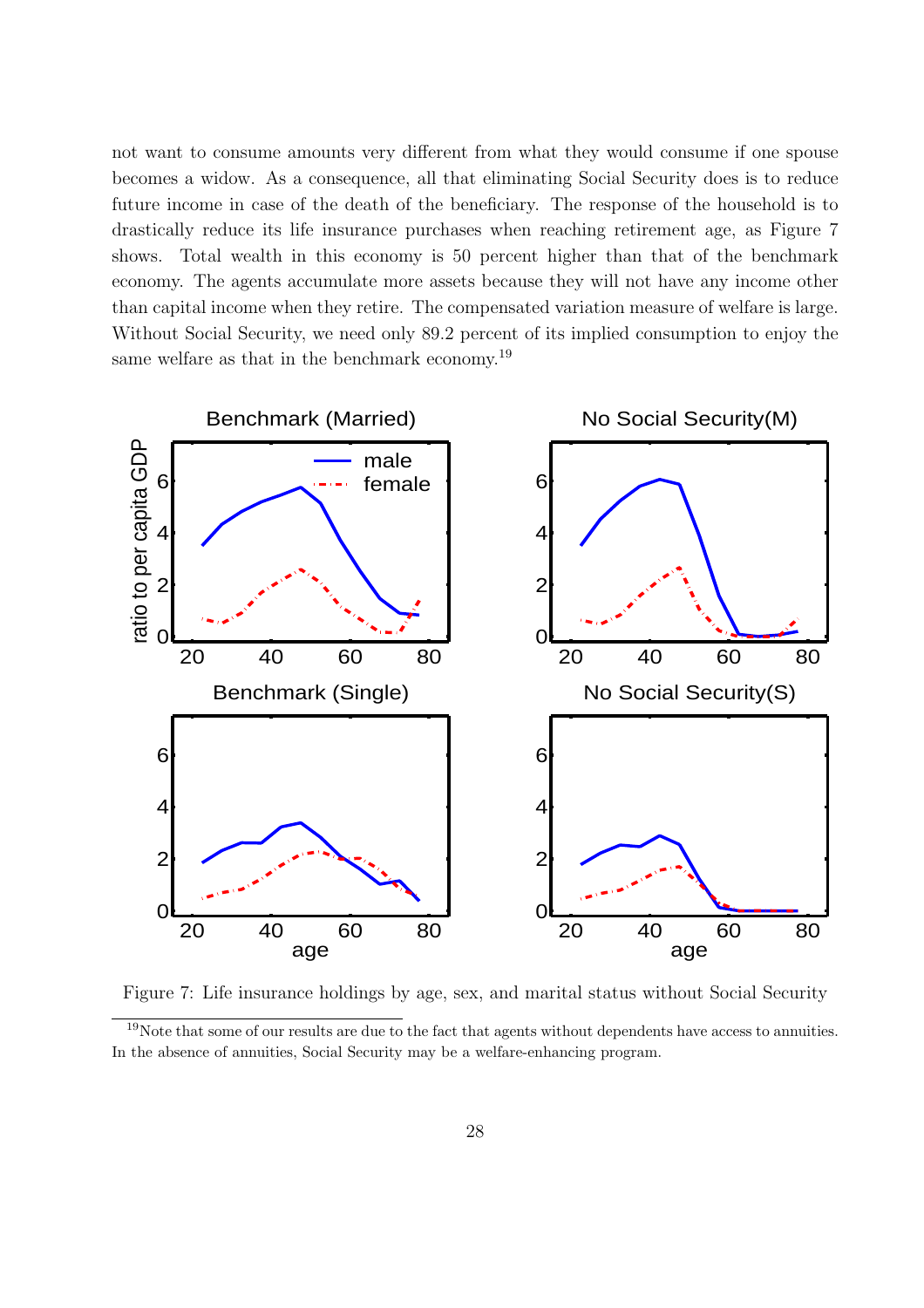# 9 Conclusion

In this paper we have explored how life insurance purchases indicate how people assess consumption across different marital statuses. We have learned that marriage increases marginal utility of consumption for females when they are no longer married. We also saw that children are quite expensive and that females are much better at home production than males. We have used our estimates of the utility function to assess the effects of some Social Security policies, and we found that the loss of survivor's benefits can be accommodated via larger life insurance purchases in the case of the death of male. We also found that there are no important insurance roles played by Social Security itself and that there could be large benefits if it were eliminated.

Needless to say, this type of research has three immediate directions that call for more work:  $i)$  the explicit modeling of time use, allowing for the possibility, not always exercised, of specialization in either market or home production activities;  $ii)$  the consideration of more interesting decision-making processes within the household that essentially will imply that the weights depend on outside opportunities that are time varying, and finally *iii*) the explicit consideration of the problem of agents that differ in types (which may shed light on what is behind the vast differences in the performance of single and married men). We are looking forward to seeing more work in these directions.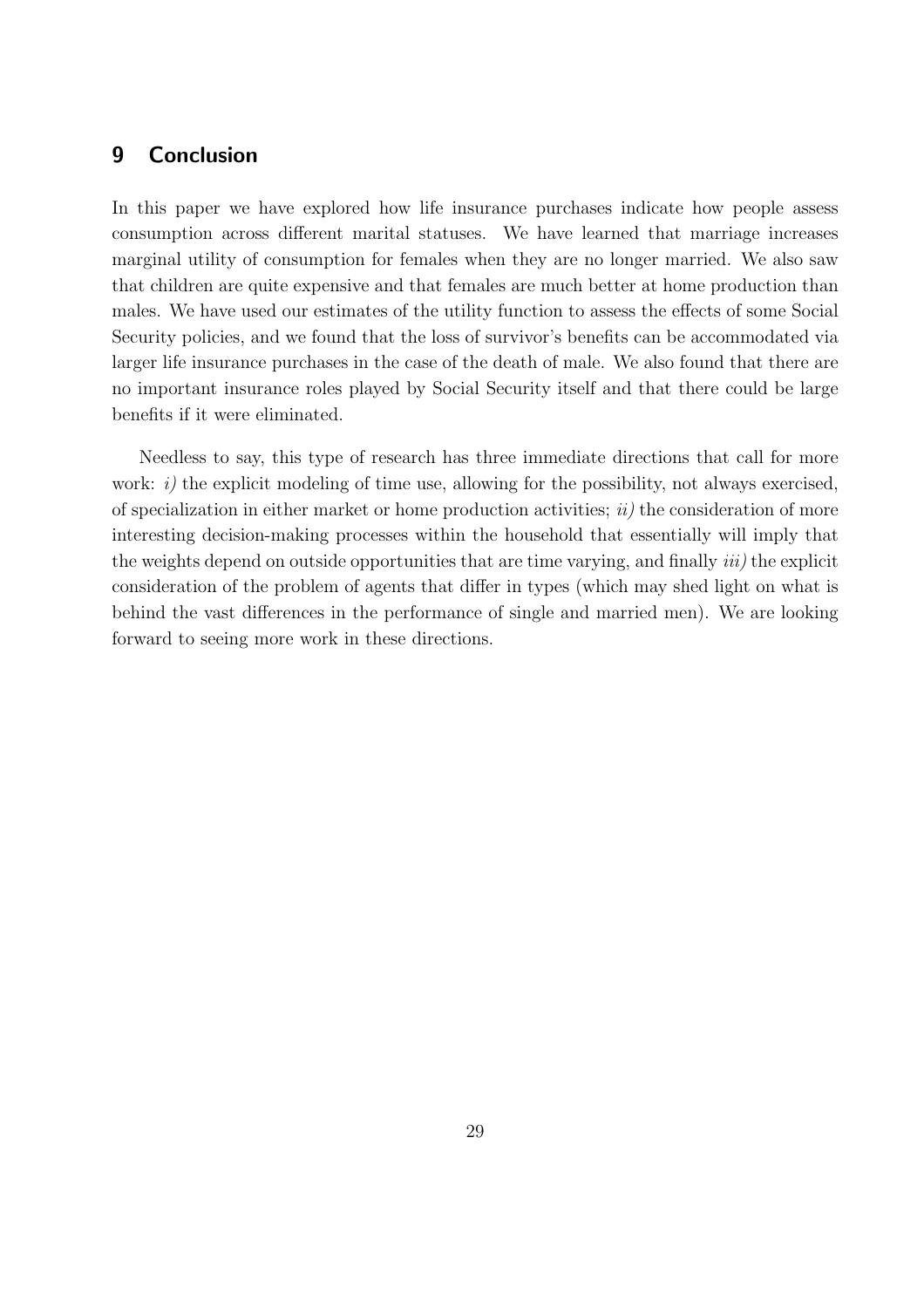## **References**

- Aiyagari, S. R. (1994). Uninsured idiosyncratic risk, and aggregate saving. Quarterly Journal of Economics 109, 659–684.
- Attanasio, O., H. Low, and V. Sanchez-Marcos (2004). Explaining changes in female labour supply in a life-cycle model. Manuscript, University College London.
- Attanasio, O. P. and M. Browning (1985). Consumption over the life cycle and over the business cycle. American Economic Review 85 (5), 1118–1137.
- Auerbach, A. and L. Kotlikoff (1991). The adequacy of life insurance. Journal of Financial Intermediation 1, 215–241.
- Bernheim, B. D., L. Forni, J. Gokhale, and L. J. Kotlikoff (2003). The mismatch between life insurance holdings and financial vulnerabilities: Evidence from the health and retirement survey, American Economic Review 93(1), 354–365.
- Bernheim, D. (1991). How strong are bequest motives? evidence based on estimates of the demand for life insurance and annuities. Journal of Political Economy 99, 899–927.
- Browning, M. (1992). Children and household economic behavior. Journal of Economic Literature  $30(3)$ , 1434–1475.
- Browning, M. (2000). The saving behaviour of a two-person household. Scandinavian Journal of Economics 102 (2), 235–251.
- Browning, M., F. Bourguignon, P.-A. Chiappori, and V. Lechene (1994). Incomes and outcomes: A structural model of within household allocation. Journal of Political Economy  $102(6)$ , 1067-1096.
- Browning, M. and P.-A. Chiappori (1998). Efficient intra-household allocations: A general characterization and empirical tests. *Econometrica*  $66(6)$ , 1241–1278.
- Chambers, M., D. Schlagenhauf, and E. Young (2003a). Are husbands really that cheap? Manuscript, Florida State University.
- Chambers, M., D. Schlagenhauf, and E. Young (2003b). Husbands might really be that cheap. Manuscript, Florida State University.
- Chiappori, P.-A. (1988). Rational household labor supply. *Econometrica* 56(1), 63–90.
- Chiappori, P.-A. (1992). Collective labor supply and welfare. Journal of Political Econ $omy\ 100(3),\ 437-467.$
- Cubeddu, L. M. (1995). The Role of Household Composition, Formation and Dissolution in Life Cycle Economies: Theory and Evidence. Ph. D. thesis, University of Pennsylvania.
- Cubeddu, L. M., M. Nakajima, and J.-V. Ríos-Rull (2001). Marital risk and capital accumulation. Mimeo, University of Pennsylvania.
- Cubeddu, L. M. and J.-V. Ríos-Rull (2003). Families as shocks. *Journal of the European* Economic Association  $1(2-3)$ , 671–682. (Papers and Proceedings of the Seventeenth Annual Congress of the European Economic Association, Venice, 21-24 August 2002).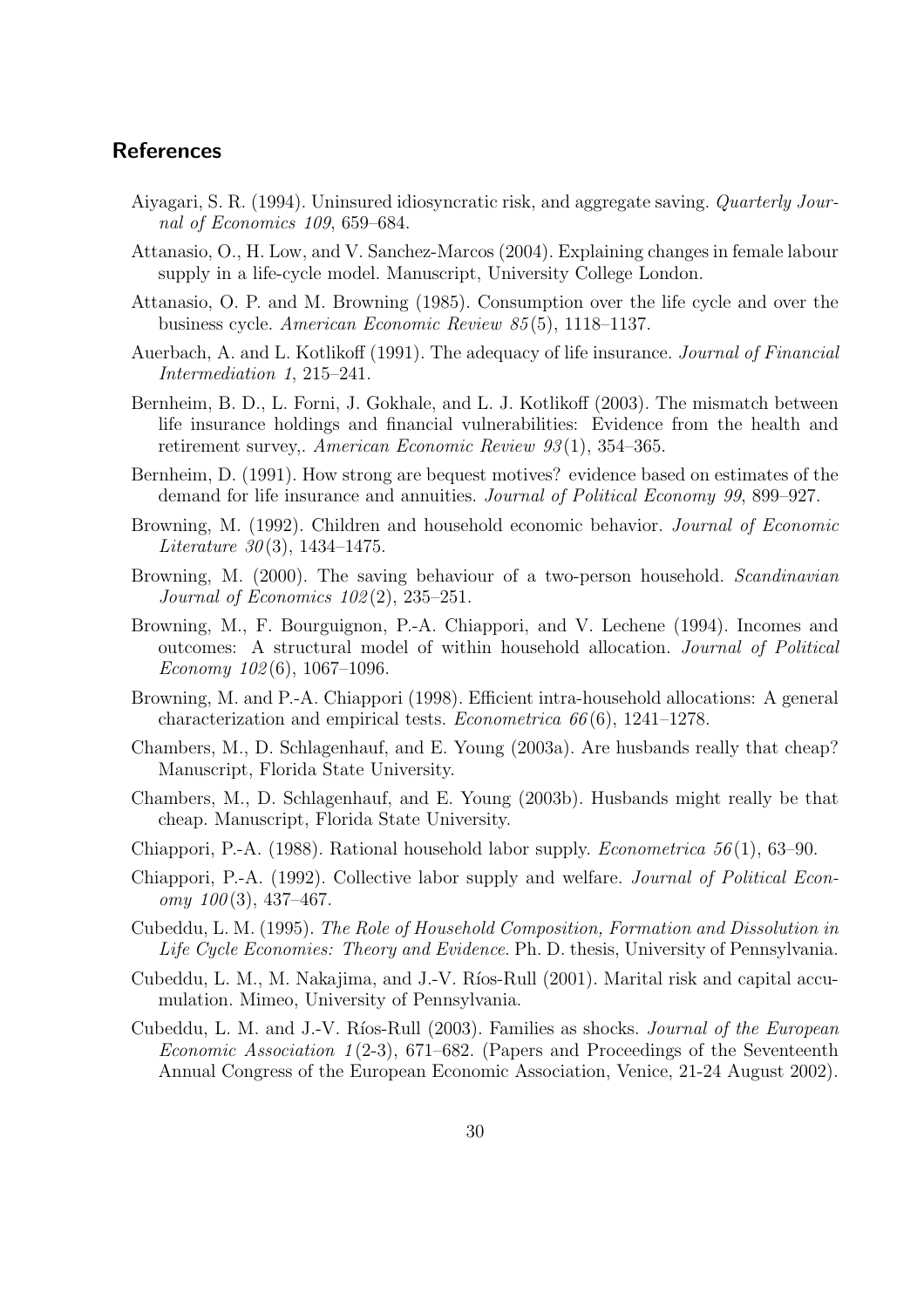- Diaz-Gimenez, J., E. C. Prescott, T. Fitzgerald, and F. Alvarez (1992). Banking in computable general equilibrium economies. Journal of Economic Dynamics and Control 16, 533–559.
- Fernández-Villaverde, J. and D. Krueger (2003). Consumption over the life cycle: Some facts from consumer expenditure survey data. CAERP Working papers No. 2003-07.
- Fischer, S. (1973). A life cycle model of life insurance purchases. International Economic Review 14, 132–152.
- Greenwood, J., N. Guner, and J. A. Knowles (2003). More on marriage, fertility and the distribution of income. *International Economic Review 44* (3), 827–862.
- Hendel, I. and A. Lizzeri (2003). The role of commitment in dynamic contracts: Evidence from life insurance. Quarterly Journal of Economics 118 (1), 299–327.
- Huggett, M. (1993). The risk free rate in heterogeneous-agents, incomplete insurance economies. Journal of Economic Dynamics and Control 17 (5/6), 953–970.
- Imrohoroğlu, A. (1989). The cost of business cycles with indivisibilities and liquidity constraints. Journal of Political Economy 97(6), 1364–83.
- Krusell, P. and A. Smith (1997). Income and wealth heterogeneity, portfolio choice, and equilibrium asset returns. Macroeconomic Dynamics  $1(2)$ , 387–422.
- Lewis, F. (1989). Dependents and the demand for life insurance. American Economic Review 79, 452–467.
- Lise, J. and S. Seitz (2004). Consumption inequality and intra-household allocations. Manuscript, Queen's University.
- Lundberg, S., R. Startz, and Stillman (2003). The retirement-consumption puzzle: A marital bargaining approach. Journal of Public Economics 87 (5-6), 1199–1218.
- Manser, M. and M. Brown (1980). Marriage and household decision-making: A bargaining analysis. International Economic Review 21 (1), 31–44.
- Mazzocco, M. (2003). Household intertemporal behavior: A collective characterization and empirical tests. Manuscript, University of Wisconsin.
- McElroy, M. B. and M. J. Horney (1981). Nash-bargained household decisions: Toward a generalization of the theory of demand. International Economic Review 22 (6), 333– 349.
- OECD (1982). The OECD list of Social Indicators. Paris: Organization for Economic Cooperation and Development.
- Ríos-Rull, J.-V. (1996). Life cycle economies and aggregate fluctuations. Review of Economic Studies  $63(3)(215)$ , 465-490.
- Yaari, M. (1965). Uncertain lifetime, life insurance and the theory of the consumer. Review of Economic Studies 32, 137–150.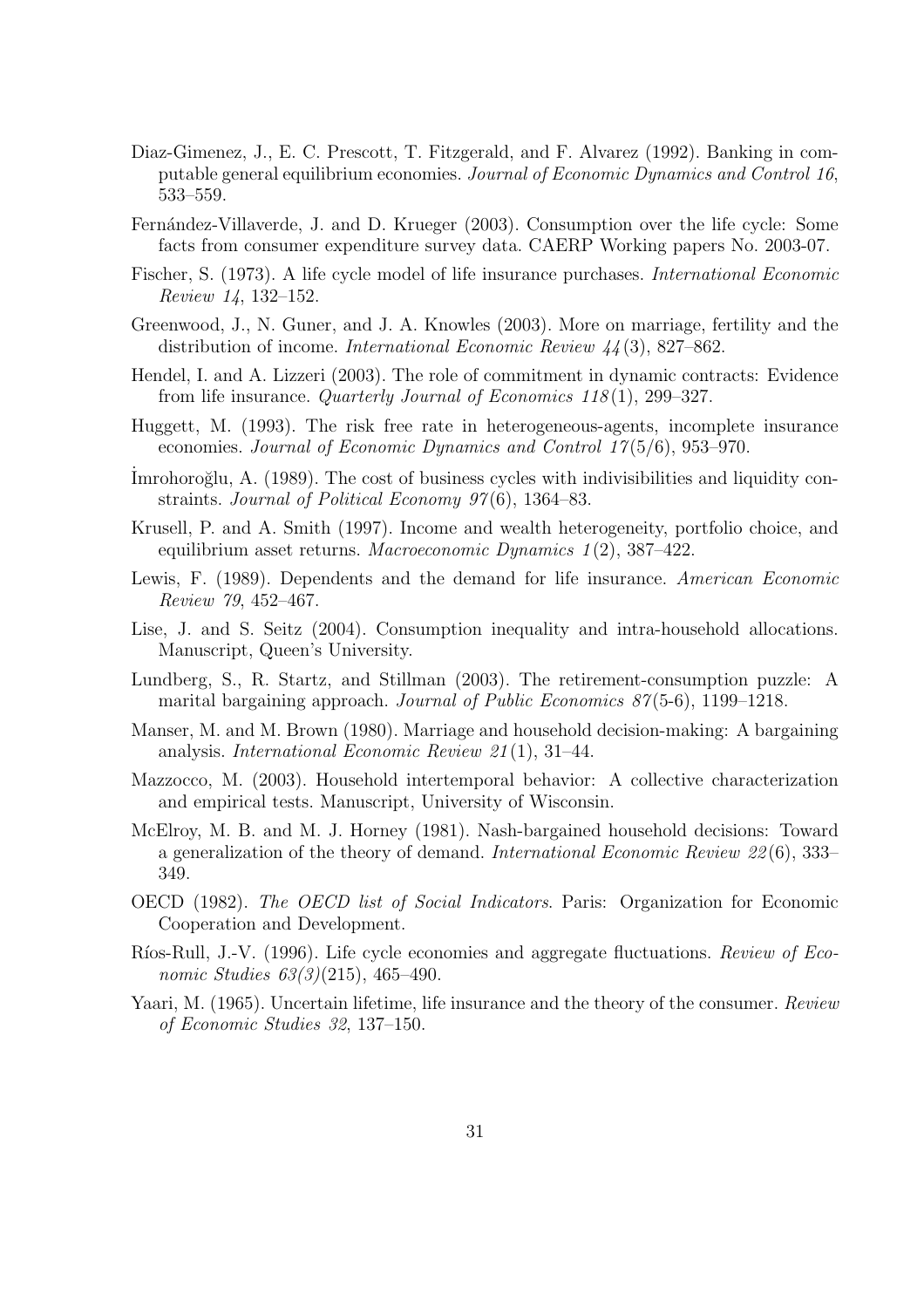# Appendix

# A Construction of Marital Status Transition Matrix

We now describe briefly how we constructed the transition matrix  $\pi$ , and which criteria we used to ensure that the number of men and women married are the same.

- 1. We calculate from the PSID the followings;
	- Probability of remarrying:  $q_{i,q}$  couples who change spouses over couples who reported being married in both interviews.
	- Transitions from singles:  $\hat{\pi}_{i,g}(j|s), \hat{\pi}_{i,g}(s_o|s), \hat{\pi}_{i,g}(s_w|s)$
	- Transitions from married:  $\hat{\pi}_{i,g}(M|M), \hat{\pi}_{i,g}(s_o|M), \hat{\pi}_{i,g}(s_w|M)$
	- Switching between two dependents status:  $p_{i,g}(d'|\textbf{d})$
- 2. We use the fact that transition from one spouse to another involves a spell of being single. We construct transitions from married to married distinguishing by age, by using information on transitions from single to married. Specifically, we construct the following statistics:

$$
\pi_{i,g}^*(\ell|j) = q_{i,g}\hat{\pi}_{i,g}(M|M) \left( \frac{\hat{\pi}_{i,g}(s_o|M)}{\hat{\pi}_{i,g}(S|M)} \frac{\hat{\pi}_{i,g}(\ell|s_o)}{\hat{\pi}_{i,g}(M|s_o)} + \frac{\hat{\pi}_{i,g}(s_w|M)}{\hat{\pi}_{i,g}(S|M)} \frac{\hat{\pi}_{i,g}(\ell|s_w)}{\hat{\pi}_{i,g}(M|s_w)} \right)
$$
(30)

for  $k = j + 1$ , and then add the probability of not remarrying:

$$
\pi_{i,g}^*(k|j) = \pi_{i,g}^*(j+1|j) + (1 - q_{i,g})\hat{\pi}_{i,g}(M|M)
$$
\n(31)

To account for change in couples' dependent status:

$$
\pi_{i,g}^*(\ell_{d'}|j_d) = p_{i,g}(d'|d)\pi_{i,g}^*(\ell|j)
$$
\n(32)

- 3. We have to account for mortality, and the PSID does not allow us to do so, since we cannot disentangle those who died from those who left the sample. To properly account for mortality, we use the following steps:
	- (a) We compute the complement of those who stay married to the same spouse,  $\hat{x}_{i,q}(j)$ :

$$
\hat{x}_{i,g}(j) = 1 - (1 - q_{i,g})\pi_{i,g}^*(M|j). \tag{33}
$$

(b) We define the probability of marital dissolution as the maximum value of  $\hat{x}_{i,q}(j)$ and the probability of spousal death:

$$
x_{i,g}(j) = \max \{\hat{x}_{i,g}(j), (1 - \gamma_{j,g^*})\}.
$$
\n(34)